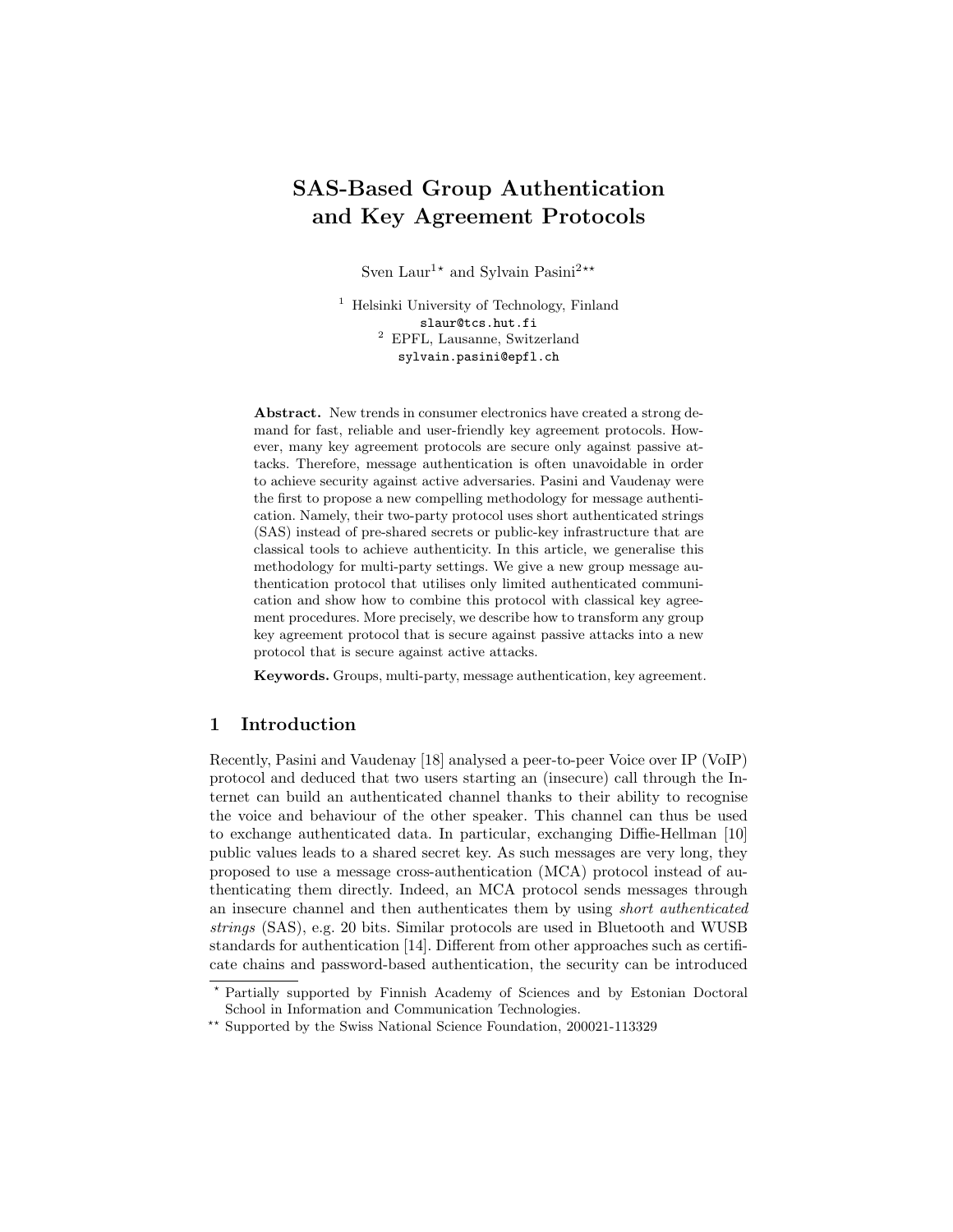as an afterthought—there is no need for a supporting infrastructure, the mere presence of limited authentic communication is sufficient.

The main aim of this article is to extend the SAS-based methodology previously outlined in [21] from a two-party setting to a group setting. Namely, manual authentication can be used to secure group key agreement protocols, i.e., group members can establish a shared secret over an insecure network. Afterwards, the group can use standard cryptographic methods to establish secure communication. The corresponding group formation protocol significantly simplifies common key establishment and works even if the participants of the group are not known ahead. Although the group structure is often predetermined, e.g. participants of the conference calls know to whom they want to talk, ad hoc group formation is quite common, too. The most obvious example is automatic device detection in wireless networks. In particular, a user may form a secure piconet from all accessible Bluetooth devices. Ad hoc formation of secure WLAN groups is another natural example both in the military and civil context.

In principle, two party protocols are sufficient to establish message authentication for groups. On the other hand, such an approach requires a lot of userinteraction that diminishes usability of the corresponding solutions in practical applications. It is clearly more convenient to join 10 guest computers into a WLAN network together, than repeat the same procedure over and over again. Motivated by this concern, we propose a new SAS-based group authentication protocol that significantly minimises the required user interaction, see Section 3. Essentially, the amount of user interaction for the pairwise and group authentication coincides—user has to remember only single test value. The latter is significantly more convenient than operating with 10 different test values that are needed when we iterate pairwise authentication protocol.

The security of our SAS-based protocol is based on the non-malleability of a commitment scheme. Each user chooses a secret key, then commits to it while revealing the input message to be authenticated. When all participants have committed, then the secrets are opened. Next, each party uses an almost universal hash function to compute a test value from the received messages and secrets and then compares it with the others using authenticated communication. Thus, an adversary that wants to modify input messages has to find a "collision" on the hash function or break the commitment scheme. The corresponding security proof itself is straightforward but technical due to the complicated nature of non-malleability. All definitions that are needed for the formal proof are given in Sections 2 and 3 and the proof itself is presented in Section 4.

Section 6 provides a solution to the group key agreement problem. Shortly put, we can achieve immunity against active attacks if we first run a standard group key agreement protocol over the insecure channel and then authenticate the corresponding protocol transcript. Moreover, if we additionally authenticate some long term public keys, then we can form separate subgroups without relying on authenticated communication. In other words, there is no need for additional user interaction when we decide to expel some group members. Such an "authenticate once" philosophy is particularly useful in the context of wireless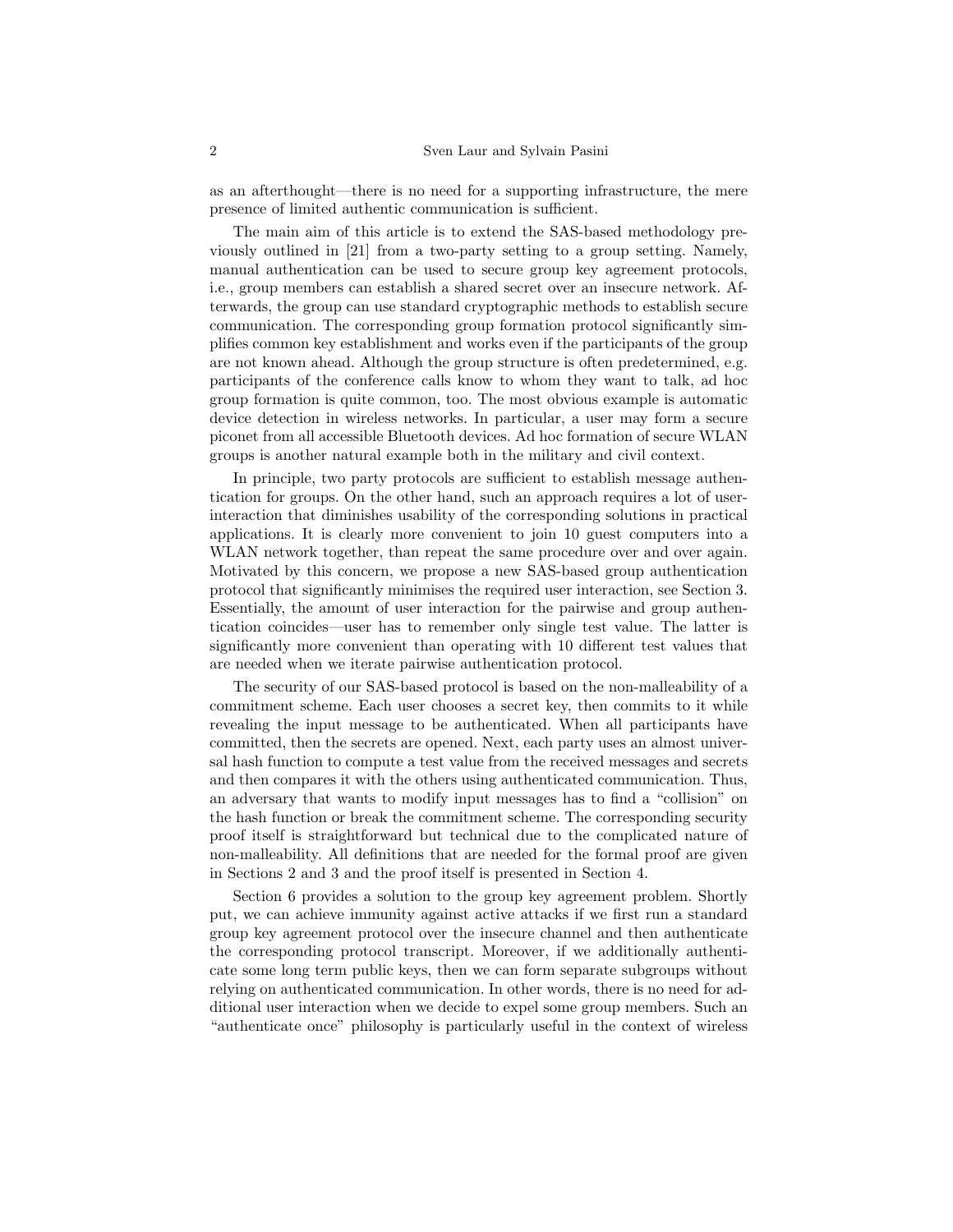home networks, as it provides a simple and provably secure method for hosting guest computers in the network for limited time.

# 2 Cryptographic Preliminaries

All of our results are stated in the framework of exact security, i.e., our main goal is to construct protocols that are secure against all  $t$ -time adversaries. In particular, all security properties are formally specified by a game or a game pair between an adversary  $A$  and a challenger  $C$ . For a single game  $G$ , the advantage is defined by  $\text{Adv}(\mathcal{A}) = \Pr[\mathcal{G}^{\mathcal{A}} = 1]$ . For a game pair  $\mathcal{G}_0, \mathcal{G}_1$ , the advantage is defined  $\text{Adv}(\mathcal{A}) = |\text{Pr}[\mathcal{G}_0^{\mathcal{A}} = 1] - \text{Pr}[\mathcal{G}_1^{\mathcal{A}} = 1]|$ . Typically, one requires that for all t-time adversaries A the advantage  $Adv(\mathcal{A})$  is upper bounded by  $\varepsilon$ . Of course, all results can be translated back to the non-uniform polynomial security model by considering asymptotics.

Keyed Hash Functions. A keyed hash function  $h : \mathcal{M} \times \mathcal{R} \to \mathcal{T}$  takes two arguments: a message  $m \in \mathcal{M}$  and a key  $r \in \mathcal{R}$ , and outputs a digest  $t \in \mathcal{T}$ . A hash function h is  $\varepsilon_u$ -almost universal, if for any two inputs  $x_0 \neq x_1$ ,

$$
Pr[r \in_{\mathbf{u}} \mathcal{R} : h(x_0, r) = h(x_1, r)] \leq \varepsilon_{\mathbf{u}}.
$$

The notion can be extended to handle  $n$  sub-keys of the same domain, i.e.,  $h : \mathcal{M} \times \mathcal{R}^n \to \mathcal{T}$ . A hash function h is  $\varepsilon_u$ -almost universal w.r.t. the sub-key *pairs*, if for any two inputs  $x_0 \neq x_1$ , indices i, j and  $r_1, \ldots, r_n, \hat{r}_1, \ldots, \hat{r}_n \in \mathcal{R}$ :

$$
\Pr[r_* \in_u \mathcal{R} : h(x_0, r) = h(x_1, \hat{r})] \leq \varepsilon_u ,
$$

where  $\mathbf{r} = (r_1, \ldots, r_{i-1}, r_*, r_{i+1}, \ldots, r_n), \hat{\mathbf{r}} = (\hat{r}_1, \ldots, \hat{r}_{j-1}, r_*, \hat{r}_{j+1}, \ldots, \hat{r}_n)$  and  $i = j$  is allowed. That is, output values are likely to be different if the corresponding hash functions share at least one correctly formed sub-key  $r_* \in_{\text{u}} \mathcal{R}$ . A function h is  $\varepsilon_r$ -almost regular w.r.t. to the sub-key  $r_i$ , if for any  $x, \hat{r}_1, \ldots, \hat{r}_n, y$ :

$$
\Pr[r_i \in_u \mathcal{R}_i : h(x_1, \hat{r}_1, \dots, \hat{r}_{i-1}, r_i, \hat{r}_{i+1}, \dots, \hat{r}_n) = y] \leq \varepsilon_r.
$$

We need a hash function that is  $\varepsilon_{u}$ -almost universal and  $\varepsilon_{r}$ -almost regular and could handle variable number of sub-keys at the same time. A priori it is not clear that such hash functions exist. Therefore, we give one possible explicit construction. Let all sub-keys be from  ${0,1}^{2s}$  and messages from  ${0,1}^s$  for a certain integer s which bound the message space. To hash a message x, we first compute an intermediate key  $a \leftarrow r_1 \oplus \cdots \oplus r_n$ ; split a into two halves  $a_1, a_2$ ; interpret  $x, a_1, a_2$  as elements of the Galois field  $GF(2<sup>s</sup>)$  and define  $h(x, r_1, \ldots, r_n) = a_1 x + a_2$  over  $GF(2<sup>s</sup>)$ . If  $x_0 \neq x_1$  then it is straightforward to verify that a pair  $h(x_0, r)$ ,  $h(x_1, \hat{r})$  is uniformly distributed over  ${0, 1}^{\text{2s}}$  in the universality experiment. To get shorter hash values, we can output  $\ell$  lowest bits. Then the hash function has optimal bounds  $\varepsilon_{\rm r} = \varepsilon_{\rm u} = 2^{-\ell}$ .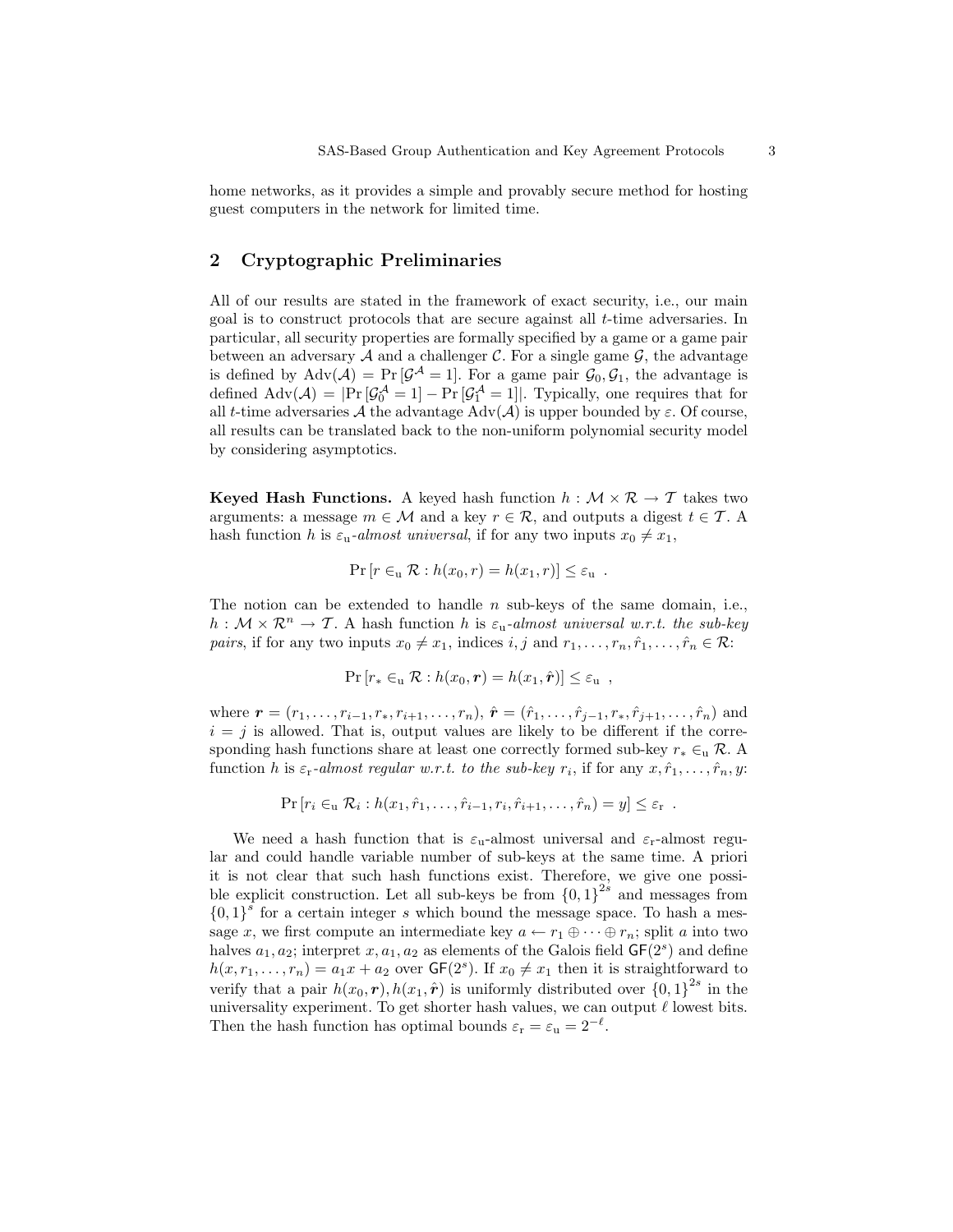Common Reference String Model. In the common reference string (CRS) model, a trusted third party generates system wide initial parameters pk and automatically transfers them to all participants. Most of the communication and computation efficient commitment schemes are specified for the CRS model.

Although such a model seems quite restrictive at first glance, all communication standards provide system-wide public parameters such as specifications of hash functions or a bit length of public keys. In other words, the CRS model is not problem in practise. Nevertheless, one should make a trade-off between computational efficiency and reusability and the size of system-wide public parameters pk. Also, there are theoretic constructions that allow generation of a common reference string in the standard model.

Commitment Schemes. A commitment scheme Com is specified by a triple (setup, commit, open). The setup algorithm setup generates public parameters pk for the commitment scheme. The randomised commitment algorithm commit<sub>pk</sub>:  $\mathcal{M} \to \mathcal{C} \times \mathcal{D}$  maps messages  $m \in \mathcal{M}$  into a commitment string  $c \in \mathcal{C}$  of fixed length and a decommitment value  $d \in \mathcal{D}$ . Usually the decommitment value is a pair  $d = (m, r)$ , where r is the randomness used to compute c. A commitment scheme is functional if for all  $(c, d) \leftarrow$  commit<sub>pk</sub> $(m)$  the equality open<sub>pk</sub> $(c, d) = m$ holds. Incorrect decommitment values should yield a special abort value ⊥.

Proofs usually rely on three cryptographic properties of commitment schemes: hiding, binding and non-malleability. Non-malleability is the strongest property, as binding and hiding properties directly follow from non-malleability and not vice versa. Many notions of non-malleable commitments have been proposed in cryptographic literature [11,9,12,7,14]. All these definitions try to capture requirements that are necessary to defeat man-in-the-middle attacks. We adopt the modernised version of non-malleability w.r.t. opening. The corresponding definition [14] mimics the framework of non-malleable encryption [5] and leads to more natural security proofs compared to the simulation based definitions [9,7].

Non-malleability and security against chosen ciphertext attacks (CCA) are known to be tightly coupled. In fact, these notions coincide if the adversary is allowed to make decryption queries throughout the entire attack [1] and thus usage of decryption oracles can simplify many proofs without significantly increasing the security requirements. Unfortunately, a similar technique is not applicable to commitment schemes as there can be several different valid decommitment values  $d_i$  for a single commitment c. Thus, we must use explicit definitions of binding and non-malleability properties in our proofs. A commitment scheme Com is  $(t, \varepsilon_b)$ -binding if for any t-time adversary A:

$$
\mathrm{Adv}_{\mathcal{C}om}^{\mathrm{bind}}(\mathcal{A}) = \Pr\left[\frac{\mathsf{pk} \leftarrow \mathsf{setup}, (c, d_0, d_1) \leftarrow \mathcal{A}(\mathsf{pk}) : \newline \bot \neq \mathsf{open}_{\mathsf{pk}}(c, d_0) \neq \mathsf{open}_{\mathsf{pk}}(c, d_1) \neq \bot \right] \leq \varepsilon_{\mathsf{b}} \enspace,
$$

The non-malleability property is defined by complicated games, and thus we use an illustrative pictorial style to specify security games, see Fig. 1. Intuitively, the goal is: given a valid commitment  $c$ , it is infeasible to generate related commitments  $\hat{c}_1, \ldots, \hat{c}_n$  that can be successfully opened after seeing a decommitment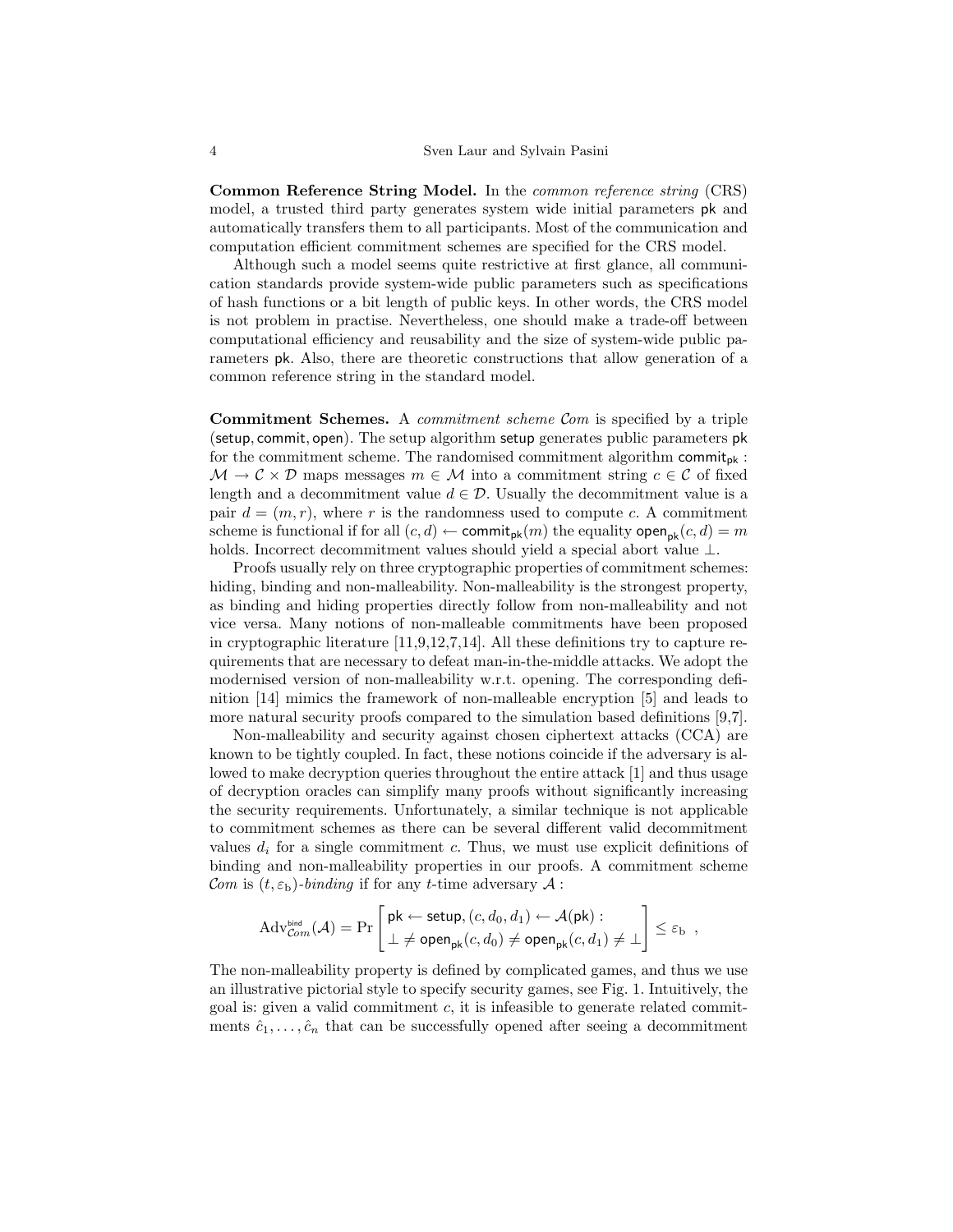

SAS-Based Group Authentication and Key Agreement Protocols 5

Fig. 1. Non-malleability games  $\mathcal{G}_0^{\text{nm}}$  and  $\mathcal{G}_1^{\text{nm}}$ .

value d. More formally, the adversary  $A$  consists of two parts:  $A_1$  corresponds to the active part of the adversary that tries to create and afterwards open commitments related to c while  $A_2$  captures a desired target relation. Note that  $A_1$ is a stateful algorithm and can pass information from one stage to the other but no information can be passed from  $\mathcal{A}_1$  to  $\mathcal{A}_2$  except  $\sigma$ . By convention, a game is ended with the output  $\perp$  if any operation leads to  $\perp$ .

Fig. 1 should be read as follows. In  $\mathcal{G}_0^{\text{nm}}$ , a challenger  $\mathcal C$  first generates the public parameters pk. Given pk, the adversary outputs a message generator MGen. Next, the challenger C selects  $x_0 \leftarrow M$ Gen and computes  $(c, d)$ . Given c, the adversary outputs some commitment values  $\hat{c}_i$  and an advice  $\sigma$  for  $\mathcal{A}_2$  and then, given d he generates some decommitment values  $\hat{d}_i$ . Finally, C opens all commitments  $\hat{y}_i \leftarrow$  open<sub>pk</sub> $(\hat{c}_i, \hat{d}_i)$  and tests whether  $\mathcal{A}_1$  won or not by computing  $\mathcal{A}_2(\sigma, x_0, \hat{y}_1, \ldots, \hat{y}_n)$ . The condition  $\hat{c}_i \neq c$  eliminates trivial attacks. The game  $\mathcal{G}_1^{\text{nm}}$  is almost the same, except the challenger tests a relation  $\mathcal{A}_2(\sigma, x_1, \hat{y}_1, \dots, \hat{y}_n)$ instead, where  $x_1 \leftarrow \text{MGen}$  is chosen independently from the rest of the game. A commitment scheme is  $(t, \varepsilon_{nm})$ -non-malleable w.r.t. to opening if for any adversary A such that the working times of  $\mathcal{G}_0^{\text{nm}}$  and  $\mathcal{G}_1^{\text{nm}}$  are less than t, the advantage

$$
\mathrm{Adv}_{Com}^{\mathsf{nm}}(\mathcal{A}) = |\mathrm{Pr}\left[\mathcal{G}_0^{\mathsf{nm}} = 1\right] - \mathrm{Pr}\left[\mathcal{G}_1^{\mathsf{nm}} = 1\right]| \leq \varepsilon_{\mathrm{nm}}.
$$

Note that  $A_2$  can be any computable relation that is completely fixed after seeing c. For instance, we can define  $A_2(\sigma, x, y) = [x = y]$ . Hence, it must be infeasible to construct a commitment  $\hat{c}$  that can be opened later to the same value as  $c$ .

Non-malleable commitments schemes can be easily constructed based on simulation-sound trapdoor commitments from Mac-Kenzie and Yang [16] as detailed by Vaudenay [21]. They can also be built using a CCA2 secure encryption scheme, or by using a hash function as detailed by Laur and Nyberg [14].

### 3 Manual Group Message Authentication

Although our final goal is to establish a secure group key agreement protocol, we start from the group message authentication. Since active attacks can be detected by group authentication, any cryptographic key agreement protocol secure against passive attacks can be made fully-secure, see Theorem 1 in [18] and Section 6.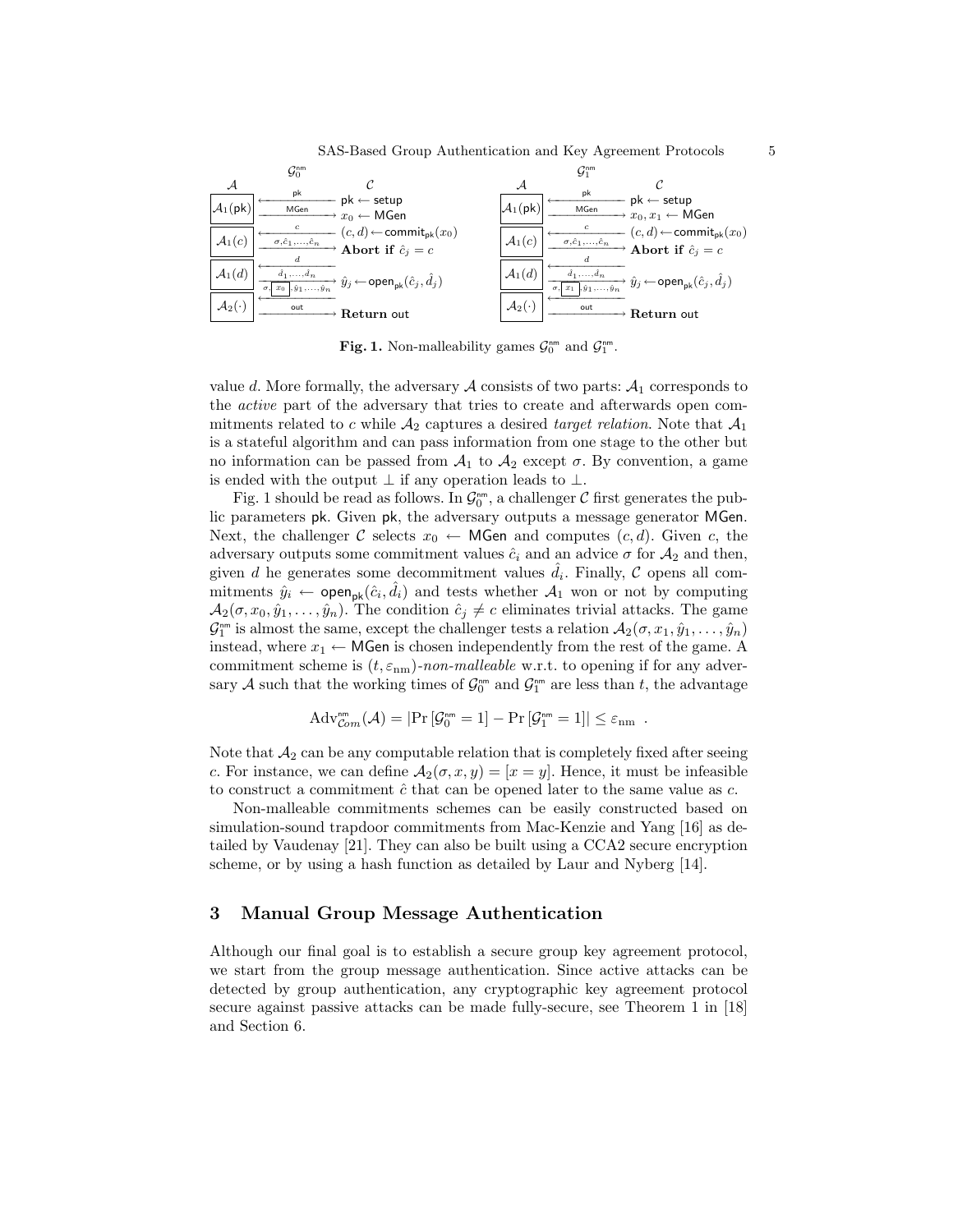Communication Model. As usual, the communication is asynchronous. Participants can send two types of messages. Insecure in-band communication is routed via an active adversary  $A$  who can drop, delay, modify and insert messages. But participants can also send *short authenticated strings* (SAS) aka *out*of-band messages. Out-of-band communication is authentic: the adversary can only read and possibly delay SAS messages.

Note that there are no true broadcast channels in our model. Although several networks such as WLAN in ad hoc mode offer physical broadcast channels, there are no guarantees that the signal actually reaches all nodes. If we can guarantee this by physical means, then the authentication task becomes trivial. Otherwise, different recipients can receive different broadcast messages and there is no difference between broadcasting and standard messaging except for efficiency. Similarly, broadcasting authenticated messages does not change the security analysis, although in practise, broadcasting can significantly reduce the necessary human interaction and make the protocol more user-friendly. For instance, considering the Bluetooth pairing, a human entering the same PIN on each mobile device is considered a broadcast primitive. Considering a VoIP-based conference, when participants are talking together, they use an (insecure) authenticated channel that broadcasts messages. The authentication comes from the ability of other users to recognise the speaker, e.g. by its voice and behaviour.

It is hard to formalise desired security properties for group authentication, as there are many different attack scenarios and security goals. Hence, we first consider a simple stand-alone security model and then gradually extend our definitions to cover more complex settings including key agreement protocols.

**Idealised Functionality.** Consider a network  $\mathcal{P}_1, \ldots, \mathcal{P}_N$  of N nodes. A node name is a label id  $\in \{1, \ldots, N\}$  that uniquely determines the corresponding node  $\mathcal{P}_{\mathsf{id}}$ . In principle, node names can be non-consecutive such as hardware addresses, i.e.,  $\{1, \ldots, N\}$  is only a set of potential group members. A group message authentication (GMA) protocol for an n-element subgroup  $\mathcal{G} = \{id_1, \ldots, id_n\}$  works as follows: each participant  $\mathcal{P}_{\mathsf{id}}$ ,  $\mathsf{id} \in \mathcal{G}$  starts with inputs  $m_{\mathsf{id}}$  and ends with outputs G and  $m$ , where  $m = (m_{\mathsf{id}_1}, \ldots, m_{\mathsf{id}_n})$  is ordered w.r.t. the sender identities  $id_1 < id_2 < \cdots < id_n$ . In other words, given G and m it is trivial to restore who participated in the protocol and what was its input.

Stand-Alone Security. There are several important aspects to note. First, a group may be dynamically formed based on the participation in a GMA protocol, for example fast setup of ad hoc military networks. But then an adversary can always split the group into several subgroups and block the traffic between the subgroups. As a result, each subgroup agrees on a different output. Such attacks cannot be defeated unless parties know the description of G in advance, i.e., there is some authenticated way to broadcast G. Second, an adversary may set up several dummy network nodes in order to corrupt communication or secretly shuffle different groups. Thus, we consider a scenario where a subset G of all network nodes wants to establish a common message  $m$ . At the end of the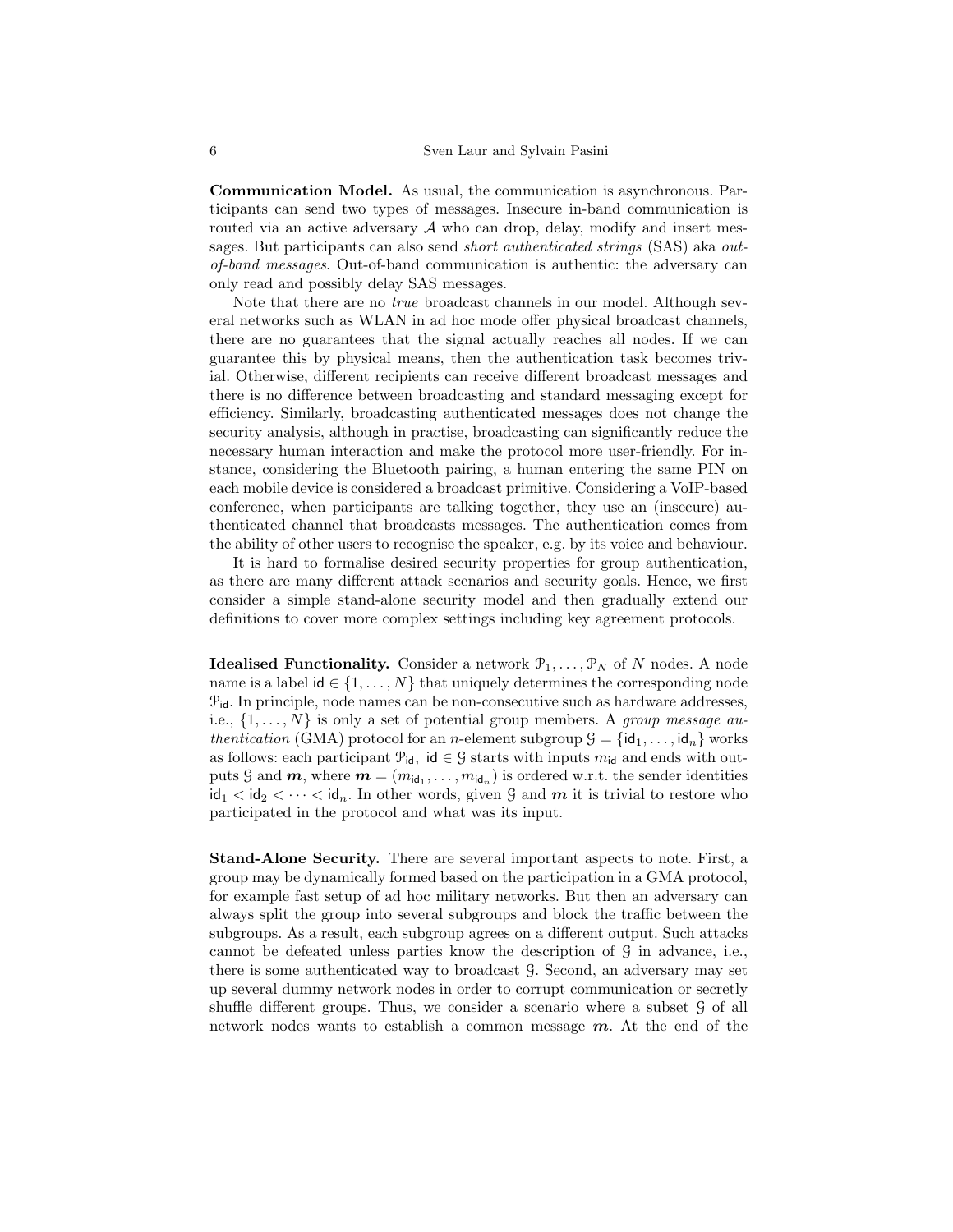protocol, either all participants halt or each  $\mathcal{P}_{\text{id}}$ ,  $\mathsf{id} \in \mathcal{G}$  obtains values  $\hat{\mathcal{G}}_{\mathsf{id}}$  and  $\hat{m}_{\text{id}}$ . We allow adaptive malicious corruption<sup>3</sup> of group participants, i.e., at any time during the protocol execution  $\mathcal A$  can take total control over any node  $\mathcal P_{\mathsf{id}}$ .

Let  $\mathcal{H} \subseteq \mathcal{G}$  be the set of uncorrupted participants at the end of the protocol. Then the adversary  $A$  succeeds in deception if at least two uncorrupted group members  $\alpha, \beta \in \mathcal{H}$  have different outputs  $(\hat{S}_{\alpha}, \hat{m}_{\alpha}) \neq (\hat{S}_{\beta}, \hat{m}_{\beta})$  and the group was not trivially split, i.e.,  $\mathcal{G} \subseteq \hat{\mathcal{G}}_{\gamma}$  for some  $\gamma \in \mathcal{H}$ . In other words, at least one honest participant gets messages from all members of G. Formally, it is impossible to assure  $\hat{g} = \hat{g}_{\gamma}$ , as an honest party cannot distinguish whether a node freely joined or was forced to join by  $\mathcal{A}$ . If the question of free will is irrelevant, then we can postulate that after the successful execution honest participants obtain G. This is the maximum achievable security level, as honest members cannot detect corruption and missing messages caused by the splitting of the network. An alternative is to state correctness for each subgroup separately, but then protocol instances are run in parallel and this is covered by Section 5.

Since commitment schemes are often defined only for common reference string model, we give the security definition in the CRS model. To assure reusability of public parameters, we must consider chosen input attacks. More precisely, an adversary  $A$  can choose the group members  $\mathcal G$  and their contributed messages  $m_{\text{id}}$  depending on the shared authentic common reference string  $pk \leftarrow$  setup. The advantage of A against a protocol instance  $\pi$  is defined as

 $\mathrm{Adv}_{\pi}^{\mathrm{forget}}(\mathcal{A}) = \Pr\left[\mathsf{pk} \leftarrow \mathsf{setup}, (\bm{m}, \bm{\mathcal{G}}) \leftarrow \mathcal{A}(\mathsf{pk}) : \mathcal{A} \text{ succeeds in deception}\right] \enspace .$ 

A protocol instance  $\pi$  is  $(t, \varepsilon)$ -secure in the stand-alone model if for any t-time adversary A, the corresponding advantage is bounded  $\text{Adv}_{\pi}^{\text{foge}}(\mathcal{A}) \leq \varepsilon$ .

Note that stand-alone security model covers only the case where no other protocols are executed together with  $\pi$ . In particular, it is not clear whether parallel execution of several different instances of  $\pi$  remains secure. We will return to this issue in Section 5 and show that parallel composition remains secure if some natural assumptions are satisfied. Still, for many cases where GMA is used once, the stand-alone security is sufficient. For example, many ad hoc groups use GMA to share a common secret to establish secure channels.

## 4 A SAS-based Group Message Authentication Protocol

Our new group message authentication protocol SAS-GMA (See Fig. 2) borrows ideas from Vaudenay's cross-authentication protocol SAS-MCA [21, App. A] and Mana IV [14,19]. Both aforementioned protocols use commitments to temporarily hide certain keys. Similarly to SAS-MCA, all sub-keys are released after the adversary has delivered all messages. And similarly to MANA IV, messages  $m_i$ are sent in the clear and authenticated test values are  $\ell$ -bit hash codes.

<sup>&</sup>lt;sup>3</sup> In many cases, adaptive corruption is impossible, but with our new protocol being secure against adaptive corruption, it makes no sense to consider weaker models.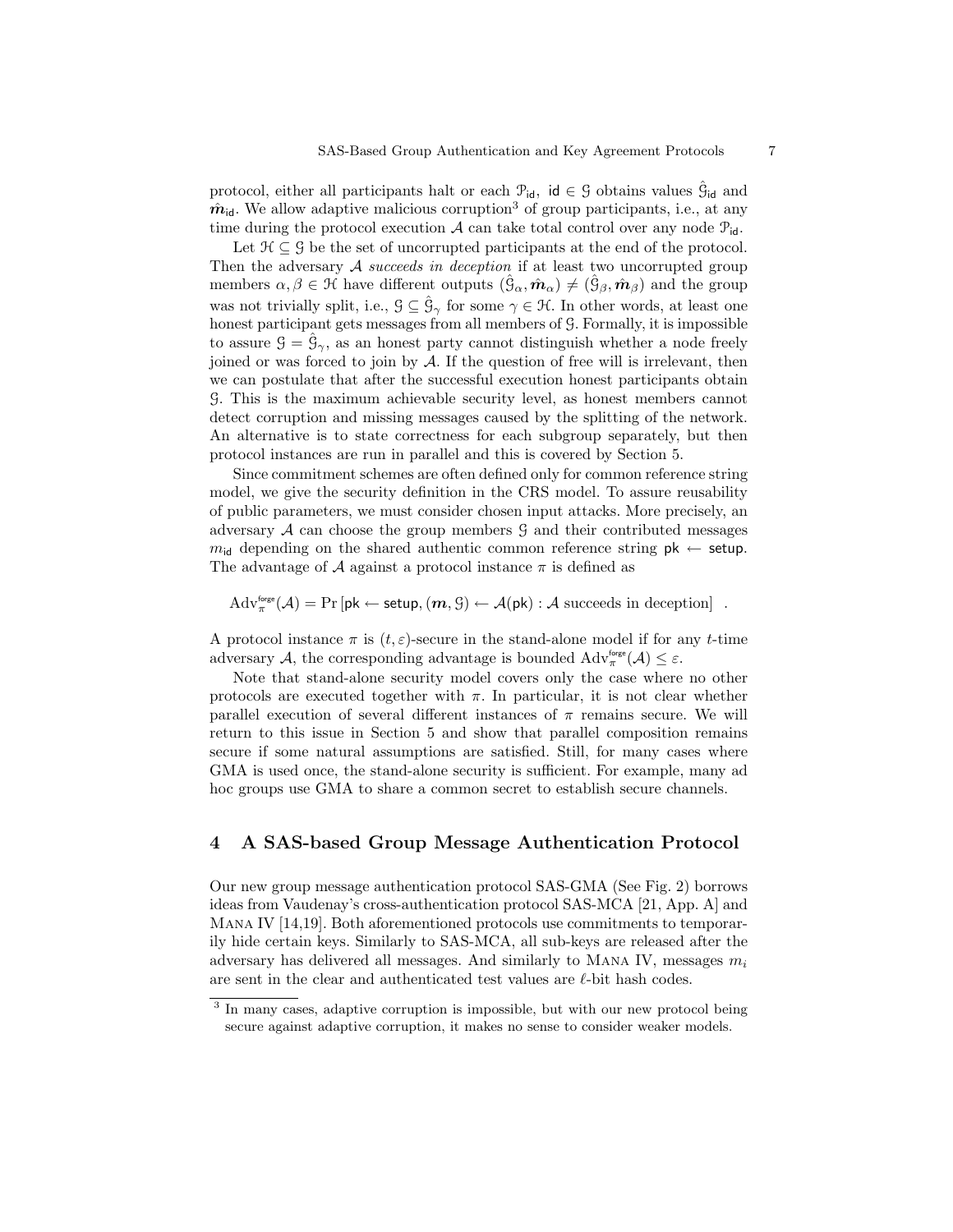#### 8 Sven Laur and Sylvain Pasini

As the SAS-GMA protocol is symmetric, Fig. 2 only specifies the behaviour of a single party  $\mathcal{P}_i$  who wants to participate in the protocol. Here  $\hat{\mathcal{G}}_i$  denotes the group of participants who joined  $P_i$  during the first round before the timeout. Of course, if the group  $\hat{G}_i$  is known beforehand then  $\mathcal{P}_i$  can wait until all other group members have sent their first messages. For clarity, variables  $\hat{m}_{ji}, \hat{c}_{ji}, \hat{d}_{ji}$ denote the values from  $\mathcal{P}_j$  that are received by  $\mathcal{P}_i$ . The hats indicate a possible modification by an adversary. The output vector  $\hat{\mathbf{m}} = (\hat{m}_{ii})$  and the sub-key vector  $\hat{\mathbf{r}}_i = (\hat{r}_{ii})$  are ordered w.r.t. sender identities, see Section 3. To be exact,  $\hat{m}_{ii} = m_i$ ,  $\hat{r}_{ii} = r_i$  and j ranges over  $\hat{G}_i$ . Also note that  $(i, r_i)$  and  $(\hat{G}_i, \hat{m}_i)$  are shorthands for binary strings that uniquely encode the corresponding elements.



Fig. 2. The proposed SAS-GMA Protocol

Implementation Details. The cryptographic requirements for the hash function h and the commitment scheme  $Com$  are formally specified by Theorem 1, but there are many other minor details that are not covered by Fig. 2.

Assume that the final output  $(\hat{G}_i, \hat{m}_i)$  can be always encoded as s-bit string. Then the hash function  $h: \{0,1\}^s \times \mathbb{R}^* \to \mathcal{T}$  must support variable number of sub-keys  $r_i$ , since the size of the group can vary. For example, we can use a single keyed hash function  $h_1$  and some sort of secure combiner to derive a new master key from sub-keys, as described in Section 2. The restriction  $(\hat{G}_i, \hat{m}_i) \in \{0,1\}^s$ is not limiting in practise, as we can use collision resistant hash functions like SHA-256 to compress an encoding of any length to 256-bit string.

Secondly, we assume that the description of  $h$  and the public parameters of Com are fixed and distributed by a trusted authority. Thirdly, we assume that a participant  $P_i$  halts if there is any hint of an attack: (a) some group member halts; (b) there are duplicates  $(j, \hat{m}_{ji}, \hat{c}_{ji}) \neq (j, \hat{m}'_{ji}, \hat{c}'_{ji})$ ; (c) a sub-key is in invalid form  $(j, \star) \neq \mathsf{open}_{\mathsf{pk}}(\hat{c}_{ji}, \hat{d}_{ji});$  (d) some SAS messages do not match.

Another important aspect is secure comparison of SAS messages. In principle, it is sufficient to deliver minimal amount of messages so that participants can detect  $\mathsf{sas}_{\alpha} \neq \mathsf{sas}_{\beta}$  for  $\alpha, \beta \in \mathcal{G}$ , where G is the set of all active participants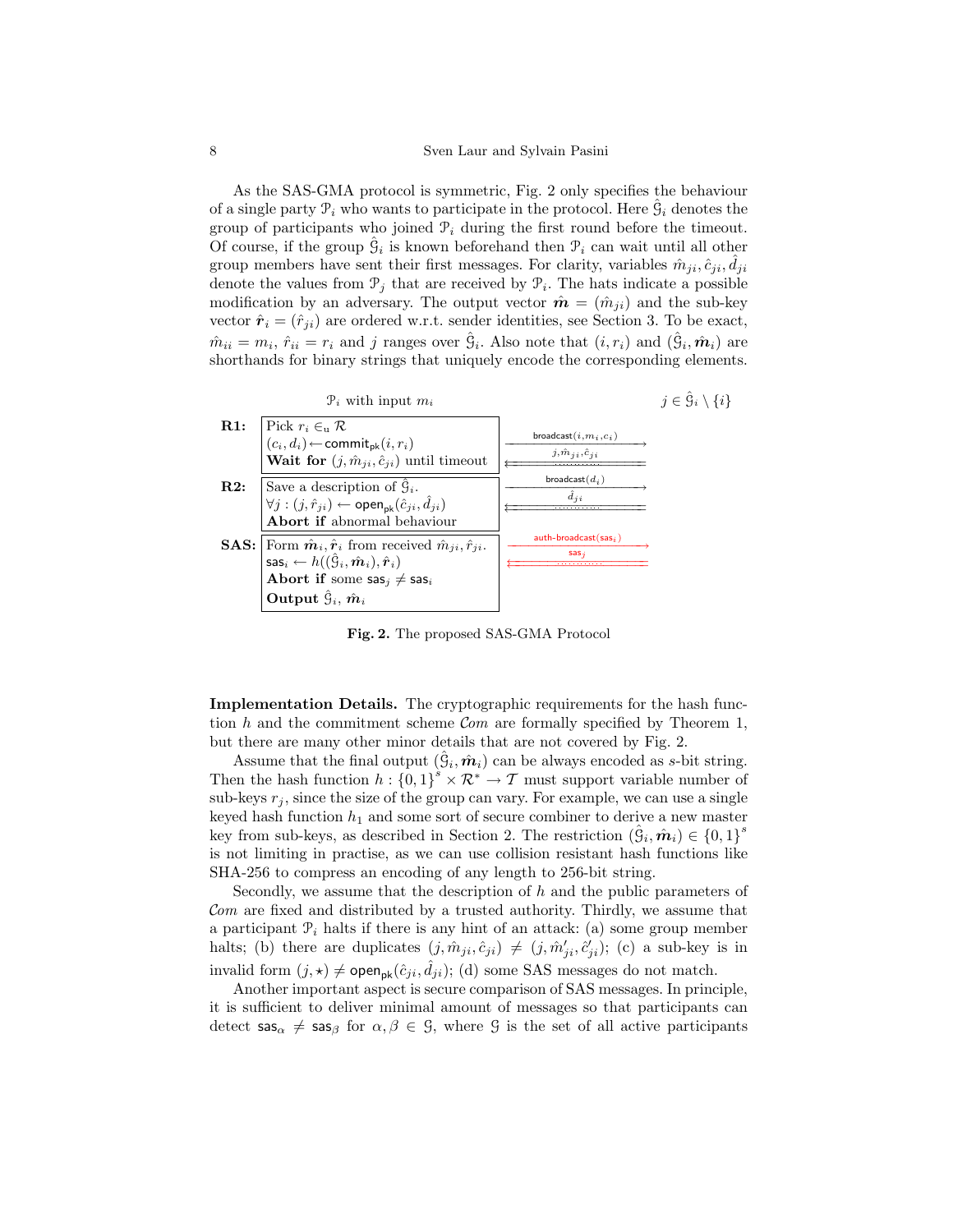of the protocol. If it is possible to detect all these active nodes, then a single node can broadcast the SAS message so that the remaining nodes can compare to their SAS messages. For many applications such as securing conference calls over VoIP, forming Bluetooth piconets and other wireless device networks, the group is known in advance and thus broadcast of a single SAS message is a viable option. Also note that the group formation can be combined with node detection in the Bluetooth networks and thus the timeout effect is marginal.

Stand-Alone Security. The security proof for SAS-GMA is straightforward but quite technical. Hence, we present the proof of Theorem 1 in smaller chunks to make it more comprehensible. Note that the security level depends linearly on | $\mathcal{G}$ | but the constant term max  $\{\varepsilon_{u}, \varepsilon_{r}\} \approx 1/|\mathcal{T}| \approx 2^{-\ell}$  dominates over the term  $n \cdot \varepsilon_{nm} + \varepsilon_b$ . Therefore, the deception probability asymptotically approaches the theoretical lower bound  $2^{-\ell}$ .

**Theorem 1.** Let n be the maximal size of the group  $\mathcal G$  and h be  $\varepsilon_u$ -almost universal w.r.t. each sub-key pair and  $\varepsilon_r$ -almost regular w.r.t. each sub-key. Then for any t there exists  $\tau = t + \mathcal{O}(1)$  such that if the commitment scheme is  $(\tau, \varepsilon_{\rm b})$ -binding and  $(\tau, \varepsilon_{\rm nm})$ -non-malleable, then the SAS-GMA protocol is  $(t, n \cdot \varepsilon_{nm} + \varepsilon_b + \max{\varepsilon_u, \varepsilon_r})$ -secure in the stand-alone model.

*Proof.* For a sake of contradiction, assume that t-time adversary  $\beta$  violates the bound on the deception probability. Then we transform  $\beta$  to an adversary against the non-malleability games  $\mathcal{G}_0^{\text{nm}}$ ,  $\mathcal{G}_1^{\text{nm}}$  depicted in Fig. 1. The exact reduction is depicted on Fig. 3 and explained further in Lemma 1 and 2. Here, we just note that  $\mathcal{A}_1$  simulates an instance  $\pi$  of the SAS-GMA protocol for  $\mathcal{B}$  so that  $\mathcal{A}_2$  can compute the predicate  $\mathcal{B}$  succeeds in deception' in the non-malleability game.

More precisely,  $A_1$  replaces the commitment  $c_k$  of  $\mathcal{P}_k$  by the challenge commitment  $c \leftarrow$  commit<sub>pk</sub> $(k, r)$  for  $r \in_{u} \mathcal{R}$ . As  $\mathcal{A}_1$  can pass information to  $\mathcal{A}_2$  only via the commitment vector  $\hat{c}$  and the advice  $\sigma$ , then the predicate 'B succeeds in deception' must be computable from  $\sigma$ ,  $\hat{c}$  and corresponding decommitment vector **d**. The latter is possible only if  $\mathcal{P}_k$  is the last honest party to release his decommitment value  $d_k$ , see Lemma 2. Thus,  $A_1$  must choose k randomly from the group  $\mathfrak g$  provided by  $\mathfrak B$  after seeing pk. Lemma 1–3 establish

$$
Adv^{nm}(\mathcal{A}) = Pr\left[\mathcal{A}_1 \neq \bot\right] \cdot \left|Pr\left[\mathcal{G}_0^{nm} = 1 | \mathcal{A}_1 \neq \bot\right] - Pr\left[\mathcal{G}_1^{nm} = 1 | \mathcal{A}_1 \neq \bot\right]\right|
$$
  

$$
\geq \frac{1}{n} (Adv^{forge}(\mathcal{B}) - \varepsilon_b) - \frac{1}{n} \cdot max\left\{\varepsilon_u, \varepsilon_r\right\} > \varepsilon_{nm} .
$$

As the working time of  $(A_1, A_2)$  is  $\tau = t + 2t_\pi + \mathcal{O}(n) = t + \mathcal{O}(1)$  where  $t_\pi$  is the working time of the honest parties, we have reached a desired contradiction.  $\Box$ 

**Lemma 1.** The sub-adversary  $A_1$  described below satisfies  $Pr[A_1 \neq \bot] \geq \frac{1}{n}$ .  $(\text{Adv}^{6 \text{reg}}(\mathcal{A}) - \varepsilon_b)$  and the challenger C never halts unless  $\mathcal{A}_1 = \bot$ .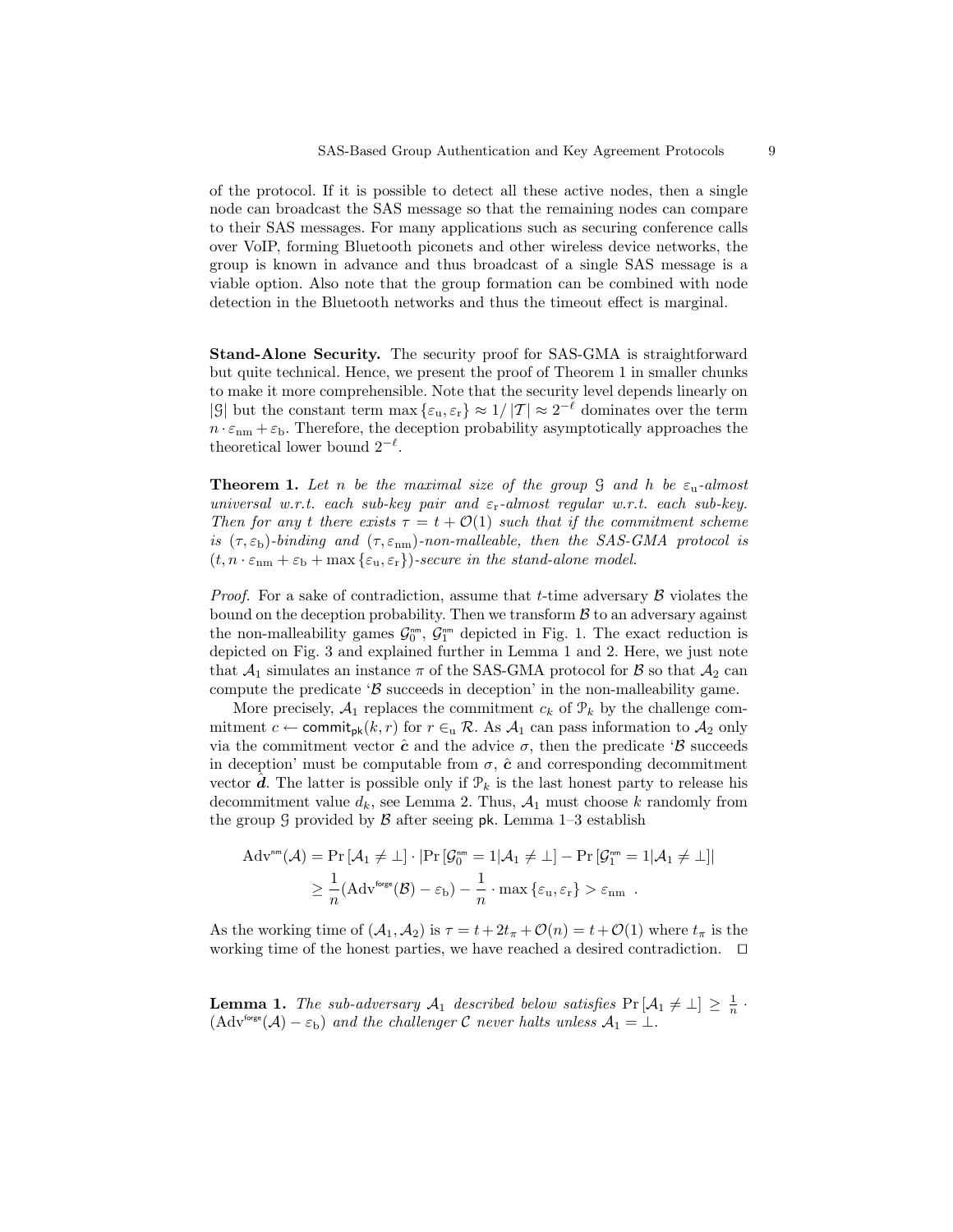10 Sven Laur and Sylvain Pasini



**Fig. 3.** Reduction to the NM game  $\mathcal{G}_b^{\text{nm}}$  for  $b \in \{0, 1\}$ .

*Proof.* The sub-adversary  $A_1$  sketched by Fig. 3 first forwards pk to  $B$  that replies G and m. Hence,  $A_1(\mathsf{pk})$  can choose  $k \in \mathcal{G}$  and return a description of the uniform distribution over  $\{k\} \times \mathcal{R}$  as MGen. Given  $c \leftarrow \text{commit}_{\text{pk}}(k, r_k)$ , the sub-adversary  $A_1$  can continue simulation of  $\pi$  so that  $c_k \leftarrow c$  and collect all messages received by all nodes in G. To be precise, the simulation follows the specification of SAS-GMA except for computing  $c_k$ ,  $d_k$ . In particular, if  $\beta$ corrupts  $P_i$ , then  $\mathcal{A}_1$  gives the control over  $P_i$  to  $\mathcal B$  as in the real execution of  $\pi$ (If  $\mathcal{P}_k$  is corrupted then  $d_k$  must be released). The simulation continues until  $\mathcal{P}_k$ must release  $d_k$ . To proceed,  $\mathcal{A}_1$  passes all variables that are needed to compute the predicate ' $\beta$  succeeds in deception' to  $\mathcal{C}$ :

- 1. Compute sets  $\mathcal{I} = \{(j, i) : \hat{c}_{ji} \neq c\}$  and  $\mathcal{J} = \{(j, i) : \hat{c}_{ji} = c\}.$
- 2. Send sets  $\mathcal{I}, \mathcal{J}, \mathcal{G},$  all observed  $\hat{m}_{ii}$ , and current value of  $\mathcal{H}$  as  $\sigma$  to  $\mathcal{C}$ .
- 3. Send all plausible commitments  $\hat{\mathbf{c}} = (\hat{c}_{ji})$  for  $(j, i) \in \mathcal{I}$  to  $\mathcal{C}$ .

Then the challenger C releases d, and  $A_1$  continues the simulation of  $\pi$  with  $d_k \leftarrow d$  until the end and halts if one of the following conditions is satisfied:

 $F_1$ : The adversary  $\beta$  fails in deception.

- F<sub>2</sub>: A double opening is revealed:  $\mathsf{open}_{\mathsf{pk}}(c, d) \neq \mathsf{open}_{\mathsf{pk}}(c, d_{ji}) \neq \bot$ .
- $F_3$ : The node  $\mathcal{P}_k$  is not the last honest node to reveal the decommitment.

By this construction,  $Pr[\neg F_1] = Adv_{\pi}^{forge}(\mathcal{B})$  and  $Pr[F_2] \leq \varepsilon_b$  or otherwise  $\mathcal{A}_1$  can be used to defeat the binding property of the commitment scheme. Note that the simulation is perfect and thus  $\mathcal{P}_k$  is the last honest node that releases  $d_k$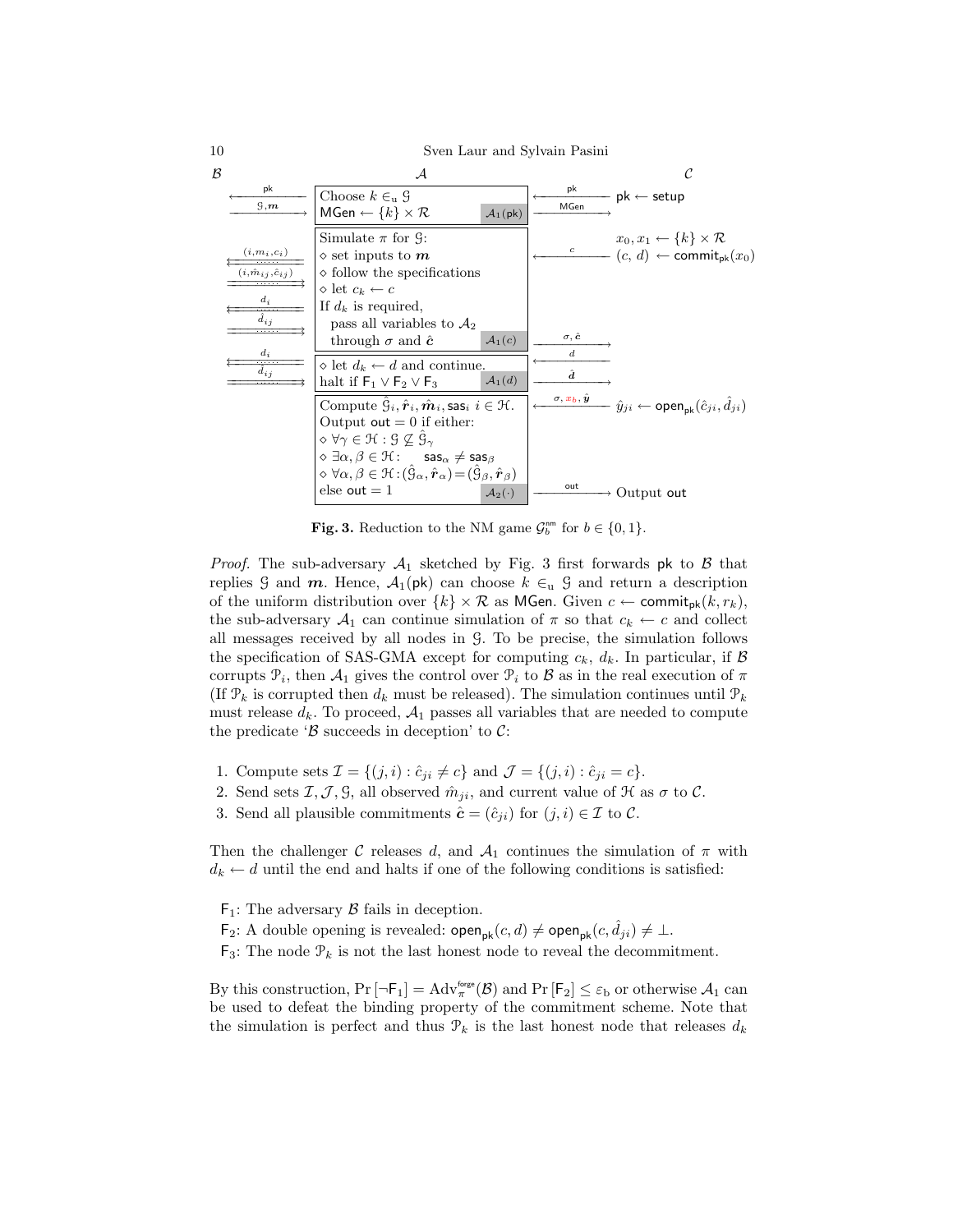with probability<sup>4</sup>  $\frac{1}{|S|}$ . The latter is true even if  $\neg$ F<sub>1</sub> and  $\neg$ F<sub>2</sub> and we obtain

$$
\Pr\left[\mathcal{A}_1 \neq \bot\right] = \Pr\left[\neg \mathsf{F}_3 | \neg \mathsf{F}_1 \land \neg \mathsf{F}_2\right] \cdot \Pr\left[\neg \mathsf{F}_1 \land \neg \mathsf{F}_2\right] \geq \frac{1}{n} \cdot \left(\mathrm{Adv}_{\pi}^{\mathrm{forget}}(\mathcal{B}) - \varepsilon_{\mathrm{b}}\right) \; .
$$

Finally, note that C halts only if some  $\hat{d}_{ji}$  is an invalid decommitment value but then B fails also in the simulation of  $\pi$  and  $\mathcal{A}_1 = \bot$ .

**Lemma 2.** If  $A_1 \neq \bot$  in the game  $\mathcal{G}_0^{\text{nm}}$ , then  $A_2$  described below correctly recovers the end state of the simulation and thus  $Pr[\mathcal{G}_0^{nm} = 1 | A_1 \neq \bot] = 1$ .

*Proof.* Assuming that  $A_1 \neq \perp$ , then the simulation conducted by  $A_1$  ended with a successful deception. As  $\mathcal{P}_k$  was indeed the last honest node to release  $d_k$ , then  $\hat{m}_{ji}, \hat{r}_{ji}$  for indices  $(j, i) \in \mathcal{I} \cup \mathcal{J}$  are sufficient to recover all SAS messages computed by  $\mathcal{H}$ . By the construction,  $(j, \hat{r}_j) = \mathsf{open}_{\mathsf{pk}}(\hat{c}_{ji}, \hat{d}_{ji}) = \hat{y}_{ji}$  for  $(j, i) \in \mathcal{I}$ and open<sub>pk</sub> $(\hat{c}_{ji}, \hat{d}_{ji}) =$  open<sub>pk</sub> $(c, d) = x_0$  for  $(j, i) \in \mathcal{J}$  since  $\mathsf{F}_2$  cannot happen. As a result,  $A_2$  can compute all  $\hat{\mathbf{m}}_i$  and  $\hat{\mathbf{r}}_i$  for  $i \in \mathcal{H}$  by setting  $(k, r_{kk}) \leftarrow x_b$ and replacing  $\mathsf{open}_{\mathsf{pk}}(\hat{c}_{ji}, \hat{d}_{ji})$  calls with appropriate values specified above. Then it remains to restore  $\mathsf{sas}_i \leftarrow h((\hat{\mathcal{G}}_i,\hat{\bm{m}}_i),\hat{\bm{r}}_i)$  for  $i\in\mathcal{H}$  and test  $\mathsf{sas}_\alpha=\mathsf{sas}_\beta$  for  $\alpha, \beta \in \mathcal{H}$  and output 1 in case of deception. Recall that deception happens only if the test values  $\mathsf{sas}_{\alpha}$  match but some  $(\hat{\mathcal{G}}_{\alpha}, \hat{\mathbf{m}}_{\alpha}) \neq (\hat{\mathcal{G}}_{\beta}, \hat{\mathbf{m}}_{\beta})$  and  $\mathcal{G} \subseteq \hat{\mathcal{G}}_{\alpha}$ .

As  $\mathcal{A}_2$  computes the predicate 'B succeeds in deception' and since  $\mathcal{A}_1 \neq \perp$ implies  $\neg F_1$ , we have  $Pr[\mathcal{G}_0^{nm} = 1 | \mathcal{A}_1 \neq \bot] = 1.$ 

**Lemma 3.** Let  $A_2$  be as described in Lemma 2. Then we can bound the conditional probability  $Pr\left[\mathcal{G}_1^{\text{nm}}=1|\mathcal{A}_1\neq\bot\right] \leq \max\left\{\varepsilon_{\text{u}},\varepsilon_{\text{r}}\right\}.$ 

*Proof.* Assuming that  $A_1 \neq \perp$ , then the simulation conducted by  $A_1$  ended with a successful deception. Consequently,  $c = \text{commit}_{\text{pk}}(k, r_k)$  could have been broadcast only as  $\hat{c}_{ki}$ , otherwise  $\beta$  would have failed in deception. Therefore,  $\mathcal{I} \subseteq \{k\} \times \mathcal{H}$  and  $\hat{\mathcal{G}}_i$ ,  $\hat{\boldsymbol{m}}_i$  and all components of  $\hat{\boldsymbol{r}}_i$  except  $\hat{r}_{ki}$  for  $i \in \mathcal{H}$  are fixed when  $A_2$  starts. Next, we bound the probability  $\mathsf{sas}_{\alpha} = \mathsf{sas}_{\beta}$  for  $\alpha, \beta \in \mathcal{H}$ .

Consider the authentic broadcast of  $c_k$  first, i.e., the case  $\mathcal{I} = \{k\} \times \mathcal{H}$ . The condition  $\neg \mathsf{F}_1$  implies  $(\hat{\mathcal{G}}_\alpha, \hat{\boldsymbol{m}}_\alpha) \neq (\hat{\mathcal{G}}_\beta, \hat{\boldsymbol{m}}_\beta)$  for some  $\alpha, \beta \in \mathcal{H}$ . As  $x_1 \in_{\mathfrak{u}} \{k\} \times \mathcal{R}$ the universality of  $h$  w.r.t. to all sub-key pairs<sup>5</sup> yields

$$
\Pr\left[\hat{r}_k \in_{\mathbf{u}} \mathcal{R} : h((\hat{\mathcal{G}}_{\alpha}, \hat{\mathbf{m}}_{\alpha}), \dots, \hat{r}_k, \ldots) = h((\hat{\mathcal{G}}_{\beta}, \hat{\mathbf{m}}_{\beta}), \dots, \hat{r}_k, \ldots)\right] \leq \varepsilon_{\mathbf{u}}
$$

where ... denote the fixed components of  $\hat{r}_{\alpha}$  and  $\hat{r}_{\beta}$ . So, we have obtained  $\Pr[\mathcal{A}_2 = 1 | \mathcal{I} = \{k\} \times \mathcal{H}] \leq \Pr[\mathsf{sas}_{\alpha} = \mathsf{sas}_{\beta} | \mathcal{I} = \{k\} \times \mathcal{H}] \leq \varepsilon_{\mathbf{u}}.$ 

In the remaining case, let  $\mathcal{H}_0$  be the set of honest nodes that receive  $c_k$ , i.e.,  $\mathcal{I} = \{k\} \times \mathcal{H}_0$ . Since there is a compulsory node  $\gamma$  such  $\mathcal{H} \subseteq \mathcal{G} \subseteq \hat{\mathcal{G}}_{\gamma}$  there are nodes  $\alpha \in \mathcal{H}_0$  and  $\beta \in \mathcal{H}\backslash\mathcal{H}_0$  such that  $\mathcal{A}_2$  compares sas<sub> $\alpha$ </sub> and sas $\beta$ . Moreover,  $\alpha$ ,  $\beta$  and sas<sub> $\beta$ </sub> are fixed before  $x_1$  and almost regularity w.r.t. all sub-keys provides

$$
\Pr\left[\hat{r}_k \in_{\mathbf{u}} \mathcal{R} : h((\hat{\mathcal{G}}_{\alpha}, \hat{\mathbf{m}}_{\alpha}), \dots, \hat{r}_k, \ldots) = \mathsf{sas}_{\beta}\right] \leq \varepsilon_{\mathbf{r}}
$$

<sup>&</sup>lt;sup>4</sup> Note that B cannot succeed if it corrupts all nodes and thus w.l.o.g. that  $\mathcal{H} \neq \emptyset$ .

<sup>&</sup>lt;sup>5</sup> Note that the varying components  $\hat{r}_{k\alpha} = \hat{r}_{k\beta}$  can be in different locations of  $\hat{r}_{\alpha}$ ,  $\hat{r}_{\beta}$ .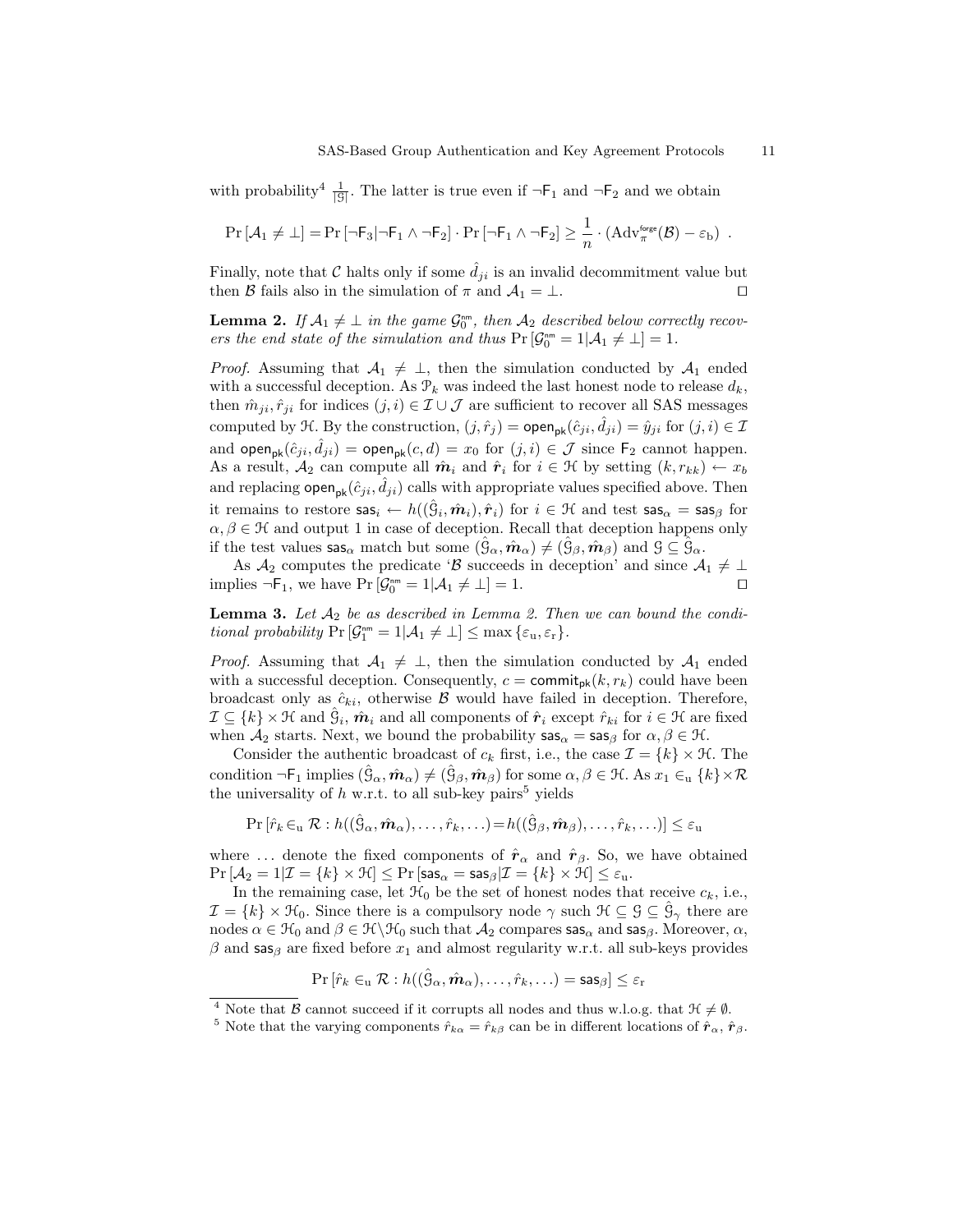where ... denote the fixed components of  $\hat{r}_{\alpha}$ . Therefore, we have proved the desired claim, i.e.  $Pr\left[\mathcal{G}_1^{\text{nm}}=1|\mathcal{A}_1\neq\bot\right] \leq \max\left\{\varepsilon_{\text{u}},\varepsilon_{\text{r}}\right\}.$ 

### 5 Security of Parallel Compositions

The parallel composition of message authentication protocols is often insecure although a single instance of the protocol is secure in a stand-alone setting. The phenomenon is caused by shared long term secrets. Bellare and Rogaway formalised a corresponding security model [3,4] where an adversary can execute several protocol instances concurrently and succeeds in deception if at least one protocol reaches an accepting state with incorrect outputs. The model was later extended to capture security of key agreement protocols [2] and then used in the context of manual authentication [21,20,17,18].

The possible security drop emerges only if two protocol instances are not statistically independent, i.e., share long-term keys. Clearly, an independent protocol instance cannot help the adversary, as the adversary can generate the protocol transcript himself. Therefore, the SAS-GMA protocol can be securely composed with any other protocol, provided that the following restrictions hold:

- $\mathcal{R}_1$ : Randomness used in the SAS-GMA instance is freshly generated.
- $\mathcal{R}_2$ : The output  $(\mathcal{G},\mathbf{m})$  is never used before all parties reach accepting state.
- R3: The SAS messages determine unique instance of SAS-GMA.
- $\mathcal{R}_4$ : All group members have different identities, i.e.,  $\mathcal{G}$  is indeed a set.

The claim itself is valid for any protocol but we prove only that the SAS-GMA protocol is self-composable. The proof for the general case is analogous but requires a very fine-grained formalism similar to [15, p. 394–396] and provides no additional insight. Due to the space limitations, we omit such dubious details.

Bellare-Rogaway Model. Similarly to the stand-alone setting, an adversary A has complete control over the protocol participants G and their inputs  $m$  and in addition adaptive corruption is allowed. However, as opposed to the standalone model, A can adaptively launch<sup>6</sup> new instances  $\pi^{(i)}$  of the protocol for  $\mathcal{G}^{(i)}$  and  $\mathbf{m}^{(i)}$ . The adversary A succeeds in deception if the end state of at least one protocol instance  $\pi^{(i)}$  is invalid, i.e., honest parties accept different outputs. Since a single instance of SAS-GMA has non-negligible deception probability we must bound the number of protocol instances that can be launched. A protocol  $\pi$  is  $(t, q, \varepsilon)$ -self-composable if any t-time adversary A that can launch up to q instances of  $\pi$  succeeds in deception with probability less than  $\varepsilon$ .

The SAS-GMA protocol in the original form is not suitable for parallel execution, as a party  $\mathcal{P}_i$  who receives two first round messages from  $\mathcal{P}_i$  cannot decide whether  $\mathcal{P}_i$  invites him to participate in two separate group authentication protocols or an adversary tries to attack a single protocol instance. There

 $6$  See [2] for the thorough formalisation of the Bellare-Rogaway model.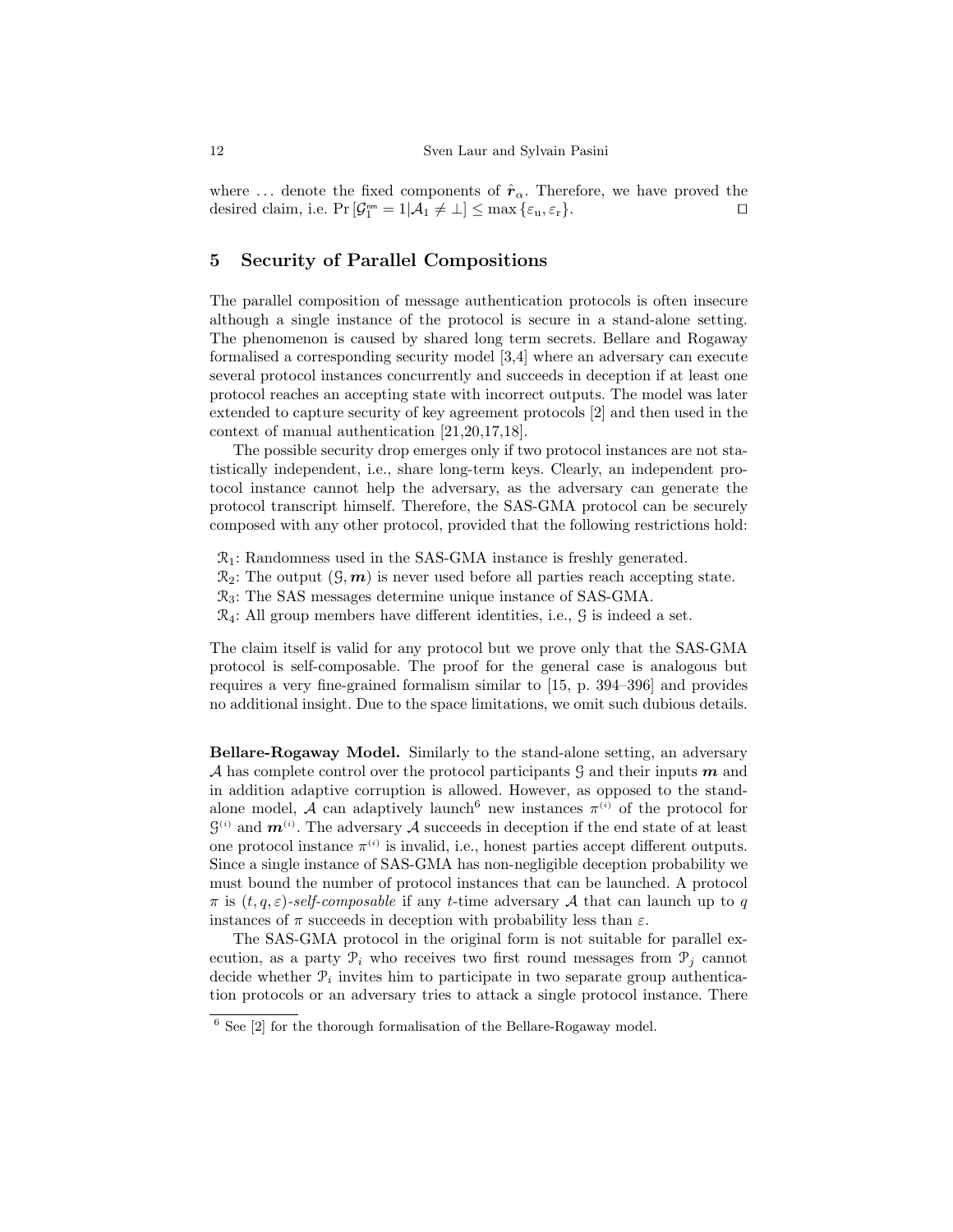must be a legitimate way to divide message between several protocols. As a solution, we assume that each protocol has an initiator  $\mathcal{P}_i$  who first broadcasts or sends directly to group members a unique tag tag for the GMA protocol and tag is appended as an identifier to each protocol message. We emphasise that an adversary can alter tag. To assure condition  $\mathcal{R}_3$ , no participant  $\mathcal{P}_i$  can have two parallel runs of SAS-GMA with the same set of participants  $\hat{g}_i$ .

Theorem 2. Let the parameters of SAS-GMA protocol be such that a SAS-GMA instance is  $(t, \varepsilon)$ -secure in the stand-alone model. Then the protocol instances are also  $(\tau, q, q\varepsilon)$ -self-composable for  $\tau = t - \mathcal{O}(1)$  if restrictions  $\mathcal{R}_1 - \mathcal{R}_4$  are satisfied.

*Proof.* Let  $\beta$  be such a  $\tau$ -time adversary that contradicts the claim. W.l.o.g. we can assume that an adversary launches the protocol instances in the following way. First, it chooses the initiator  $\mathcal{P}_i$  and then the set of participants that get the introduction message tag from  $\mathcal{P}_i$  and decide to reply. Second it provides the corresponding inputs to the participants. For simplicity, assume that  $tag \in$  $\{1,\ldots,q\}$  and let  $\varepsilon_{\text{tag}}$  denote the probability that  $\mathcal B$  succeeds in deception w.r.t. the instance  $\pi^{(\text{tag})}$ . By the assumption  $\varepsilon_1 + \cdots + \varepsilon_q > q\varepsilon$ . Hence, we have the following simple reduction strategy  $A$ . Given pk from  $C$ :

- 1. Choose a protocol instance  $k \in \{1, \ldots, q\}.$
- 2. Simulate the Bellare-Rogaway model until B specifies  $\mathcal{G}_k$  and  $\hat{\mathbf{m}}_k$ .
- 3. Send  $\mathcal{G}_k$  and  $\hat{\mathbf{m}}_k$  to the challenger C in the stand-alone model.
- 4. Continue the simulation by generating all messages tagged by  $\text{tag } \neq k$ .
- 5. Obtain other messages with  $\text{tag} = k$  from the stand-alone environment.
- 6. If required by  $\beta$ , corrupt the true nodes in the stand-alone environment.

Clearly, A provides a perfect simulation of the Bellare-Rogaway model, thus

$$
\Pr\left[\mathcal{A} \text{ succeeds in deception}\right] = \frac{\varepsilon_1 + \dots + \varepsilon_q}{q} > \varepsilon
$$

and we have a desired contradiction.  $\Box$ 

Note 1. Recall that we had a problem in the stand-alone model if an adversary decided to split the group. The latter cannot happen anymore as the initiator is always in  $\hat{g}_i$  and thus all nodes in the group must have same SAS test values.

#### 6 Manually Authenticated Group Key Agreements

The main application of manual group message authentication (MGMA) is to establish a commonly shared secret key among the group members. We show how to combine MGMA with any group key agreement (GKA) protocol so that the resulting group key agreement protocol is secure against active attacks.

There is a trade-off between the security and the amount of authenticated communication. For many practical applications, the SAS message consists of 6 digits and thus has only 20 bits of entropy. So, an adversary can always succeed in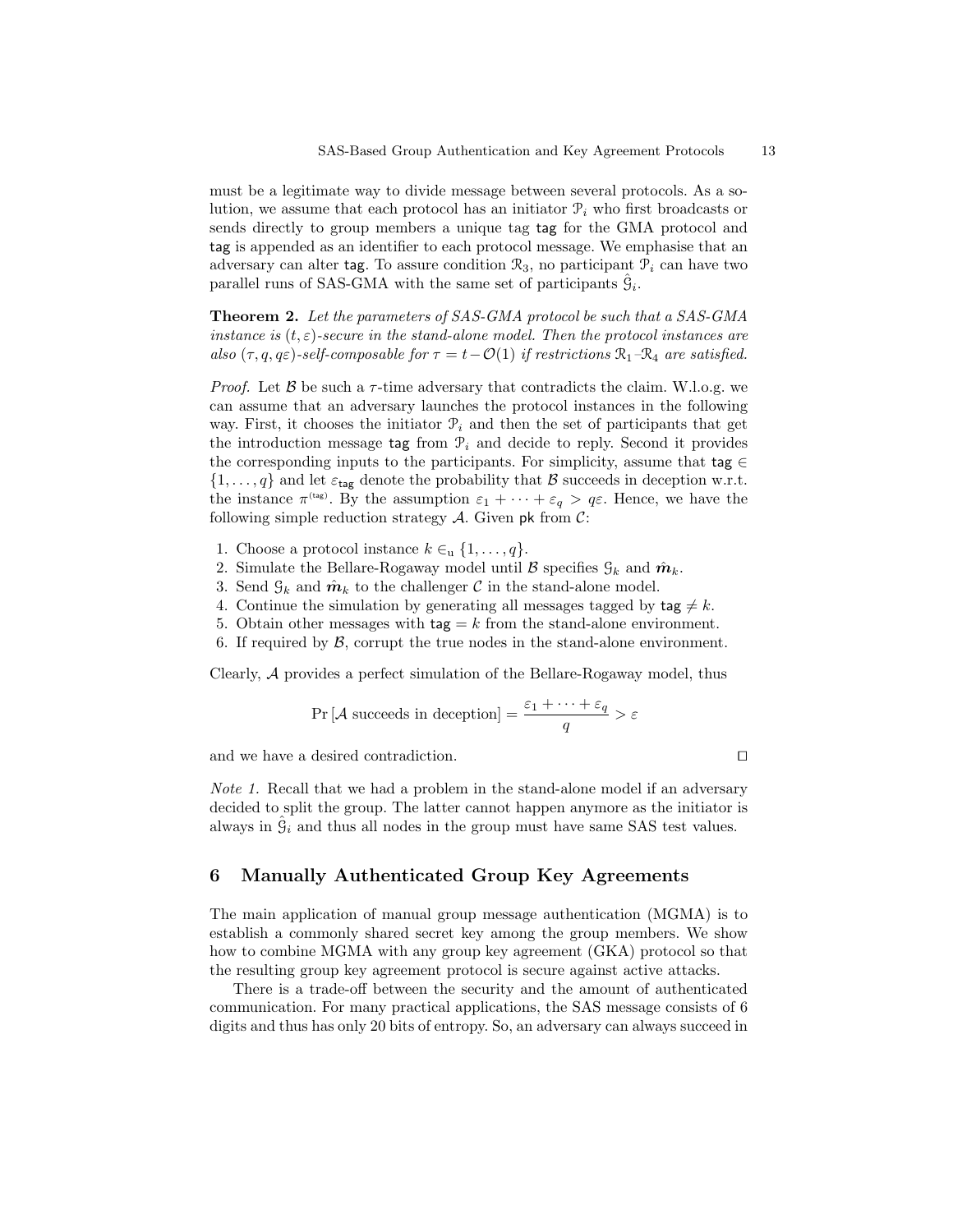deception with probability  $2^{-20}$ . On the other hand,  $2^{-20}$  is also the probability of not noticing an active attack. The latter is small enough to demotivate most of the possible attackers. Consequently, the subjective security level can be much higher, for example  $2^{-40}$  if the probability of an active attack is below  $10^{-6}$ .

Of course, the cryptographic security levels can be achieved only with sufficiently long SAS messages. Therefore, it is important to minimise the amount of manually authenticated communication in scenarios where nodes can form many subgroups. In particular, it should be easy to exclude corrupted nodes from the group without transferring any additional SAS messages.

**Idealised Functionality.** A group key agreement protocol  $\pi$  between n participants  $\mathcal{G} = \{id_1, \ldots, id_n\}$  starts with no input, is independent from the current state, and outputs G and a shared common secret key key  $\in_u \mathcal{K}$ .

**Immunity Against Active Attacks.** A group key agreement protocol  $\pi$  is  $(t, \varepsilon)$ -immune against active attacks if for any t-time adversary A that can choose a group  $\mathcal{G} = \{id_1, \ldots, id_n\}$  then the probability that uncorrupted parties  $\mathcal{H}$  do not detect active attack is less than  $\varepsilon$ . Obviously, any GKA protocol that is  $(t, \varepsilon_1)$ -immune against active attacks and  $(t, \varepsilon_2)$ -secure against passive attacks is also  $(t, \varepsilon_1 + \varepsilon_2)$ -secure, as long as both definitions are given in the same attack model. For many practical cases, stand-alone security is sufficient.

Burmester-Desmedt Key Agreement Protocol. The Burmester-Desmedt (BD) key agreement protocol [8] is provably secure against passive attacks [6] and thus is a perfect starting point for a manually authenticated GKA. Though the Burmester-Desmedt GKA protocol is a generalisation of the Diffie-Hellman key agreement protocol, it can also be generalised for other two-party key agreement protocols, see the compiler of Just and Vaudenay [13]. For simplicity, consider a group of n participants<sup>7</sup>  $\mathcal{P}_0, \ldots, \mathcal{P}_{n-1}$  arranged in a ring, see Fig. 4. The protocol has two rounds over an authenticated channel, while most of the schemes requires  $\mathcal{O}(n)$  rounds. Here, let g be a generator of a q-element secure Diffie-Hellman Decision Group G. At the end of the protocol, each participant  $\mathcal{P}_i$ obtains  $\widehat{\text{key}}_i = g^{k_1 k_2 + k_2 k_3 + \ldots + k_n k_1}$ , see Appendix A.



Fig. 4. The BD Group Key Agreement Protocol.

<sup>&</sup>lt;sup>7</sup> The protocol can be trivially generalised to any *n*-element group  $\mathcal{G}$ .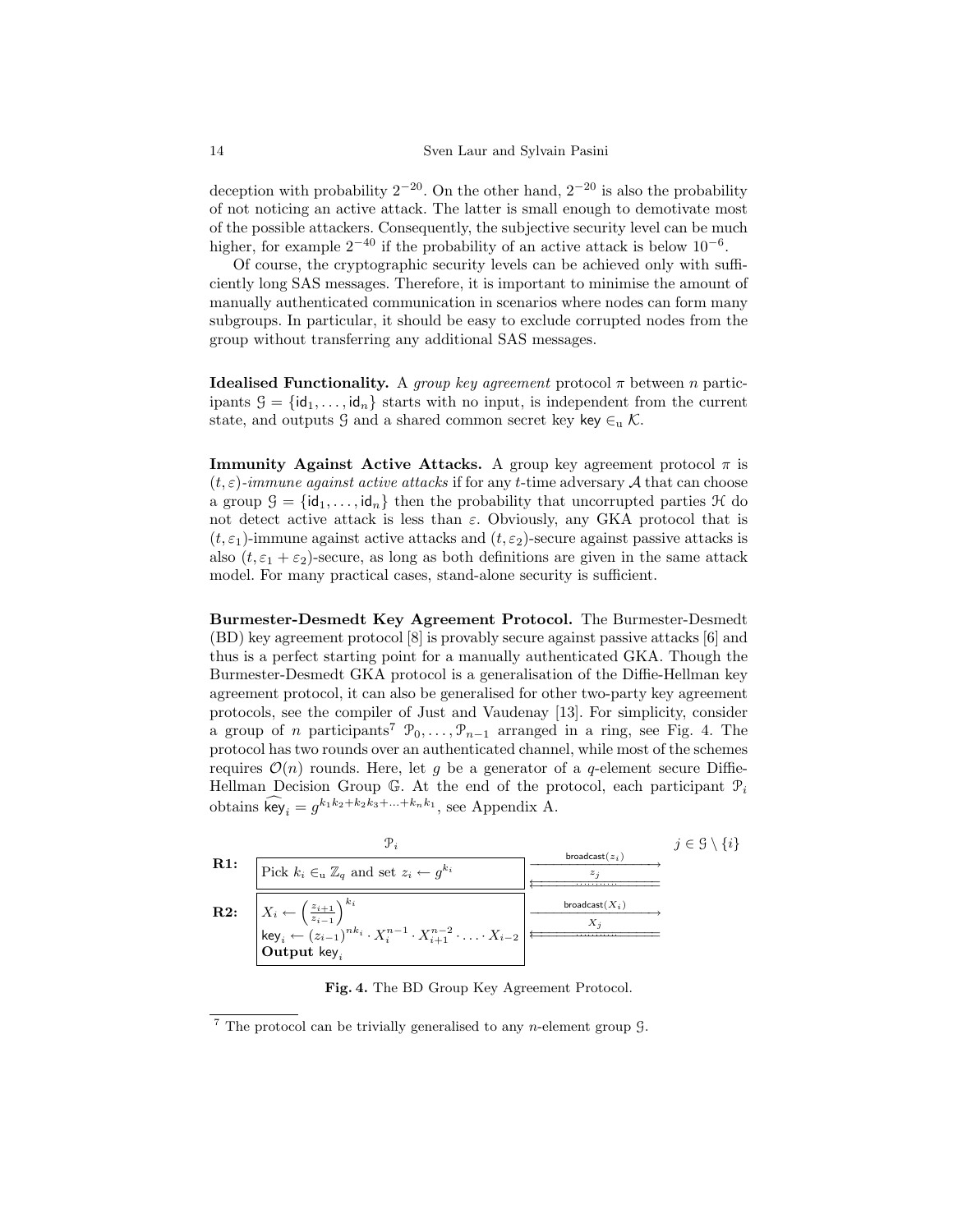New Manually Authenticated Group Key Agreement. Ideally, group members should run manually authenticated GKA only once to obtain a common group key key and long-term pairwise authentication keys, which provides possibility to re-run ordinary GKA protocols without additional SAS messages. The long-term pairwise authentication keys are formed based on Diffie-Hellman key exchange and the group key key generated by the BD GKA, see Fig. 5.



Fig. 5. The final SAS-based AKA Protocol with simplified notations

As the transcript of the BD GKA is authenticated with the SAS-GMA, the protocol is immune against active attacks with the same guarantees as Theorem 1 and Theorem 2 specify. Moreover, any two parties  $\alpha, \beta \in \mathcal{H}$  can establish a pairwise secret key key<sub> $\alpha,\beta$ </sub> =  $f(g^{x_{\alpha}x_{\beta}})$ , as they both know the corresponding long-term public keys  $y_i = g^{x_i}$  for all group members  $i \in \mathcal{G}$ . Hence, they can use any classical authentication protocol to protect new instances of GKA against active attacks. In particular, we can merge small groups  $\mathcal{G}_1, \mathcal{G}_2$ , if there is an honest party  $\mathcal{P}_i \in \mathcal{G}_1 \cap \mathcal{G}_2$ , by sending all intergroup communication through  $\mathcal{P}_i$ .

Of course, if the formed group is known to have a static nature, then one can skip the setup of long-term Diffie-Hellman keys key<sub>αβ</sub>.

# 7 Applications and Conclusion

As shown in this article, our new SAS-based group message authentication protocol is provably secure in any computational context, provided that simple and natural restrictions  $\mathcal{R}_1-\mathcal{R}_4$  are fulfilled. We also provided proofs under the natural non-malleability requirement that must be satisfied for all protocols that use commitments to temporarily hide sub-keys of hash function.

It allows building of secure SAS-based group key agreements, as presented in the last section. Such a key agreement protocol has the advantage that it does not require any trusted third party, any public-key infrastructure, nor any preshared key. Security is ensured peer-to-peer by using an authentication primitive, e.g. voice recognition for VoIP or string copy for devices. Therefore, consumers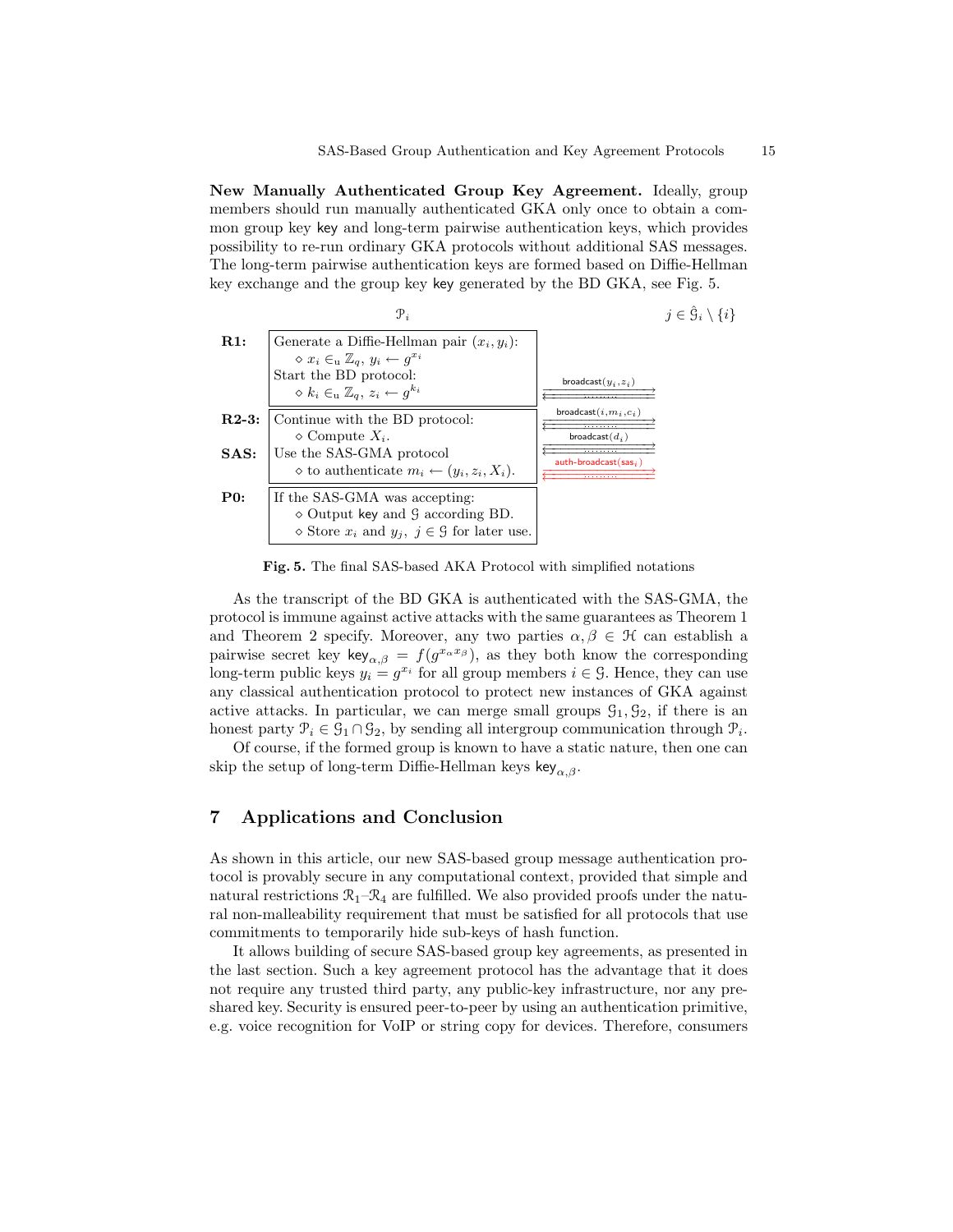can establish and reconfigure security associations for electronic devices with minimal effort. In a certain sense, security can be provided as an add-on feature.

#### References

- 1. Mihir Bellare, Anand Desai, David Pointcheval, and Phillip Rogaway. Relations Among Notions of Security for Public-Key Encryption Schemes. In Hugo Krawczyk, editor, CRYPTO '98, volume 1462 of Lecture Notes in Computer Science, pages 26–45, Santa Barbara, California, U.S.A., August 1997. Springer-Verlag.
- 2. Mihir Bellare, David Pointcheval, and Phillip Rogaway. Authenticated Key Exchange Secure against Dictionary Attacks. In Bart Preneel, editor, EUROCRYPT '00, volume 1807 of Lecture Notes in Computer Science, pages 139–155, Bruges, Belgium, May 2000. Springer-Verlag.
- 3. Mihir Bellare and Phillip Rogaway. Entity Authentication and Key Distribution. In Douglas R. Stinson, editor, CRYPTO '93, volume 773 of Lecture Notes in Computer Science, pages 232–249, Santa Barbara, California, U.S.A., August 1993. Springer-Verlag.
- 4. Mihir Bellare and Phillip Rogaway. Provably secure session key distribution: the three party case. In STOC '95: Proceedings of the Twenty-Seventh Annual ACM Symposium on Theory of Computing, pages 57–66, Las Vegas, Nevada, U.S.A., May 1995. ACM press.
- 5. Mihir Bellare and Amit Sahai. Non-malleable encryption: Equivalence between two notions, and an indistinguishability-based characterization. In Michael J. Wiener, editor, CRYPTO '99, volume 1666 of Lecture Notes in Computer Science, pages 519–536, Santa Barbara, California, U.S.A., August 1999. Springer-Verlag.
- 6. Mike Burmester and Yvo Desmedt. A secure and scalable Group Key Exchange system. Information Processiong Letter, 94(3):137–143, 2005.
- 7. Ivan Damgård and Jens Groth. Non-interactive and reusable non-malleable commitment schemes. In STOC '03: Proceedings of the Thirty-Fifth Annual ACM Symposium on Theory of Computing, pages 426–437, San Diego, California, U.S.A., 2003. ACM Press.
- 8. Yvo Desmedt and Mike Burmester. A secure and efficient conference key distribution system (extended abstract). In Alfredo De Santis, editor, EUROCRYPT '94, volume 950 of Lecture Notes in Computer Science, pages 275–286, Perugia, Italy, May 1994. Springer-Verlag.
- 9. Giovanni Di Crescenzo, Yuval Ishai, and Rafail Ostrovsky. Non-interactive and non-malleable commitment. In STOC '98: Proceedings of the Thirtieth Annual ACM Symposium on Theory of Computing, pages 141–150, Dallas, Texas, USA, 1998. ACM Press.
- 10. Whitfield Diffie and Martin E. Hellman. New Directions in Cryptography. IEEE Transactions on Information Theory, IT–22(6):644–654, November 1976.
- 11. Danny Dolev, Cynthia Dwork, and Moni Naor. Non-malleable cryptography (extended abstract). In STOC '91: Proceedings of the Twenty Third Annual ACM Symposium on Theory of Computing, pages 542–552, New Orleans, Louisiana, U.S.A., May 1991. ACM Press.
- 12. Marc Fischlin and Roger Fischlin. Efficient non-malleable commitment schemes. In Mihir Bellare, editor, CRYPTO '00, volume 1880 of Lecture Notes in Computer Science, pages 413–431, Santa Barbara, California, U.S.A., 2000. Springer-Verlag.